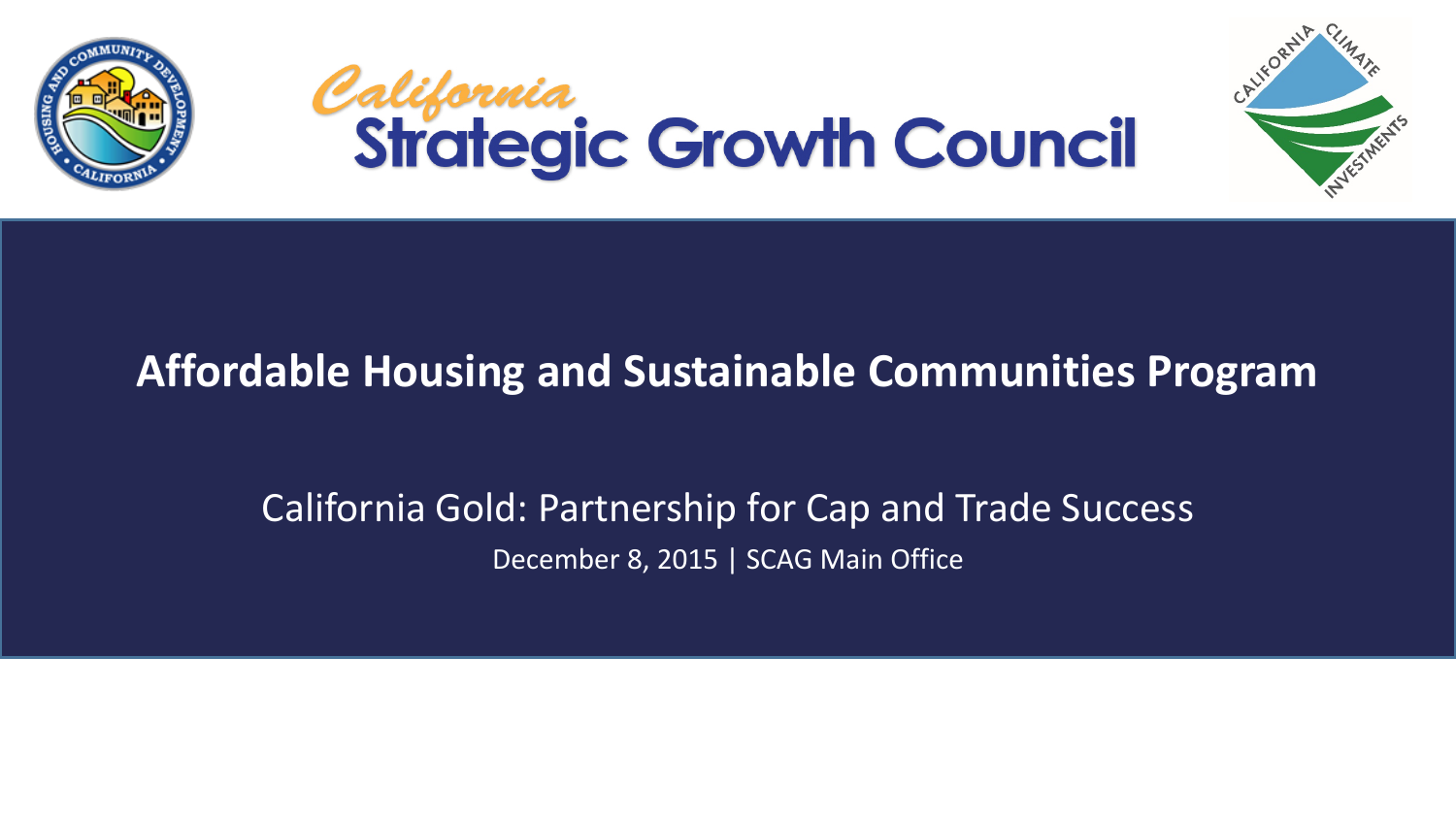What are we talking about here?

## **California Climate Investments (aka Cap and Trade) (aka Greenhouse Gas Reduction Fund (GGRF) Projects)**

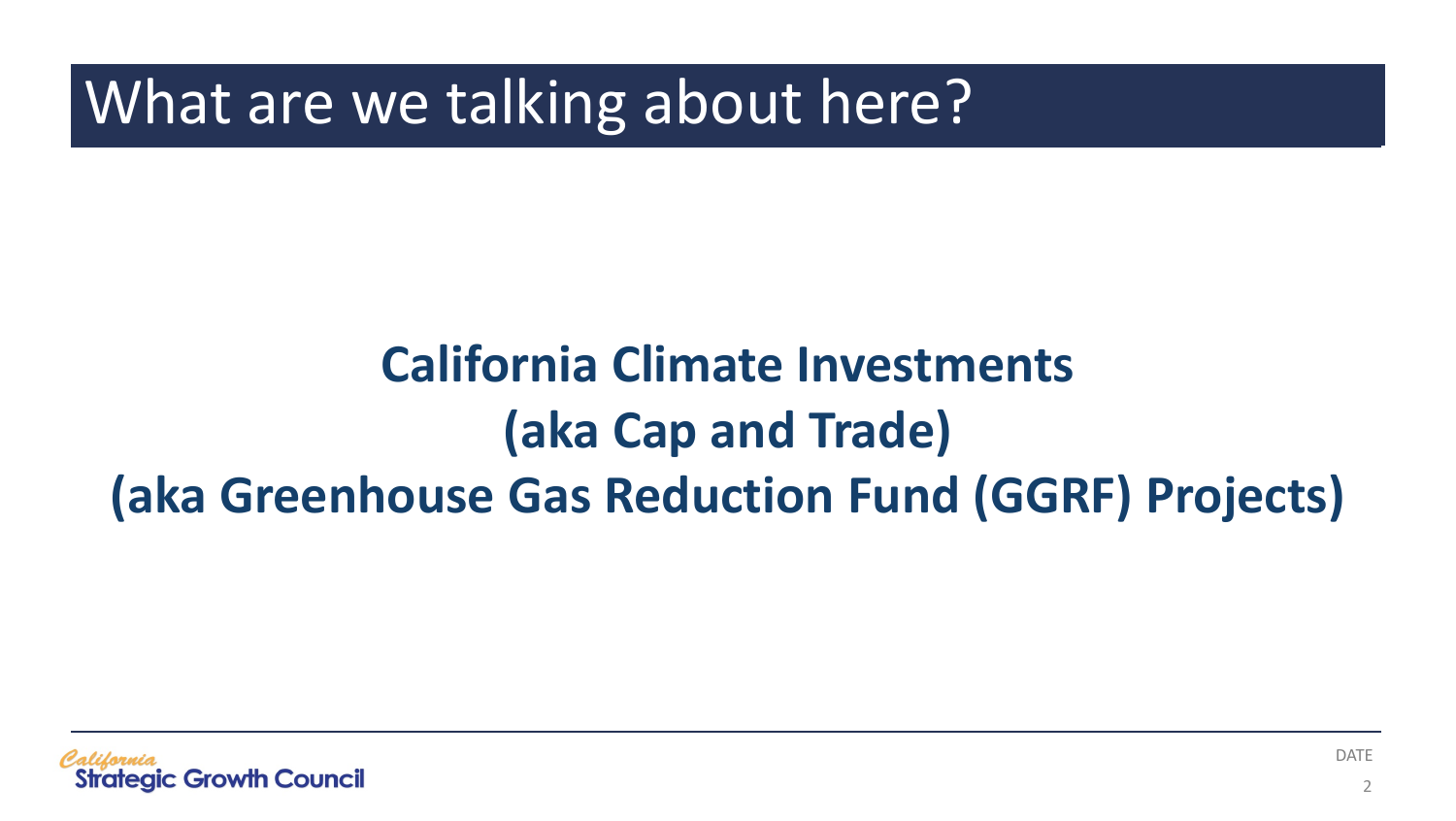# California Climate Investments

- Three-year investment plan completed in May 2013
- Focus on enhancing or expanding existing programs
- Update to the Expenditure Plan in December 2015
	- Cross Cutting Approaches
	- Local Climate Action in Disadvantaged Communities





December 8, 2015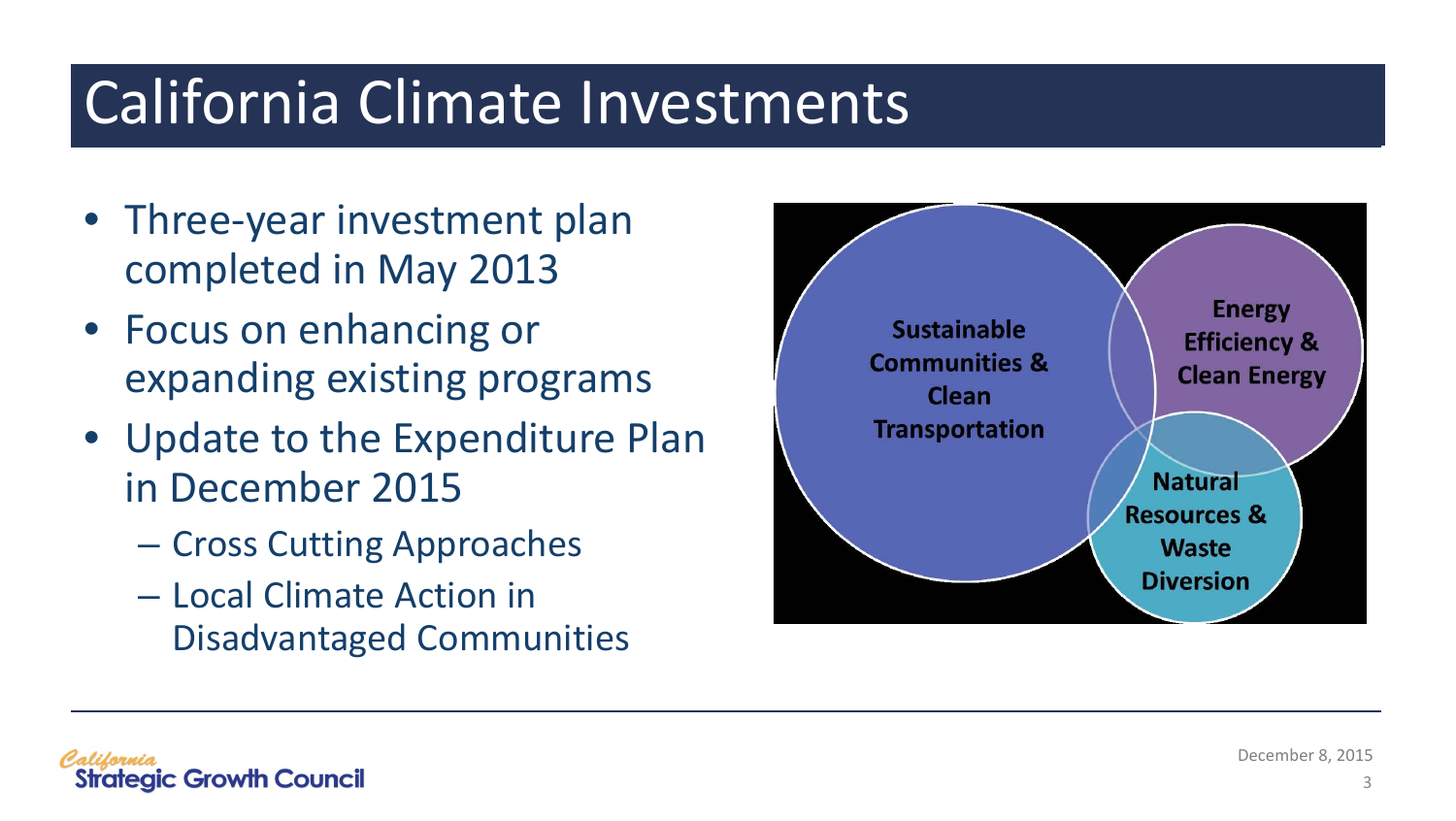| <b>GGRF Appropriations by Fiscal Year</b>        | 2013-14 | 2014-15               | 2015-16             |
|--------------------------------------------------|---------|-----------------------|---------------------|
| HSRA - High Speed Rail*                          |         | \$250M                | \$500M              |
| Caltrans - Low Carbon Transit Operations*        |         | \$25M                 | \$100M              |
| CalSTA - Transit and Intercity Rail Capital*     |         | \$25M                 | \$265M              |
| SGC - Afford. Housing/Sustainable Communities*   |         | \$130M                | \$400M              |
| <b>ARB - Low Carbon Transportation</b>           | \$30M   | \$200M                | \$90M               |
| CSD - Residential Weatherization/Solar           | --      | \$75M                 | \$79M               |
| CEC - Energy Efficiency for Public Buildings     | --      | $\mathsf{S}^-$<br>20M |                     |
| DWR - Water Energy Efficiency                    | \$30M   | \$40M                 | $\mathsf{S}$<br>20M |
| <b>CDFA - Agricultural Energy Efficiency</b>     | \$10M   | \$35M                 | $\zeta$<br>40M      |
| <b>CDFW - Wetlands and Watershed Restoration</b> |         | \$25M                 |                     |
| <b>CALFIRE - Sustainable Forests</b>             |         | \$42M                 |                     |
| Cal Recycle - Waste Diversion                    |         | \$25M                 |                     |
| Total (as of Sept. 2015)                         | \$70M   | \$892M                | \$1,494M            |

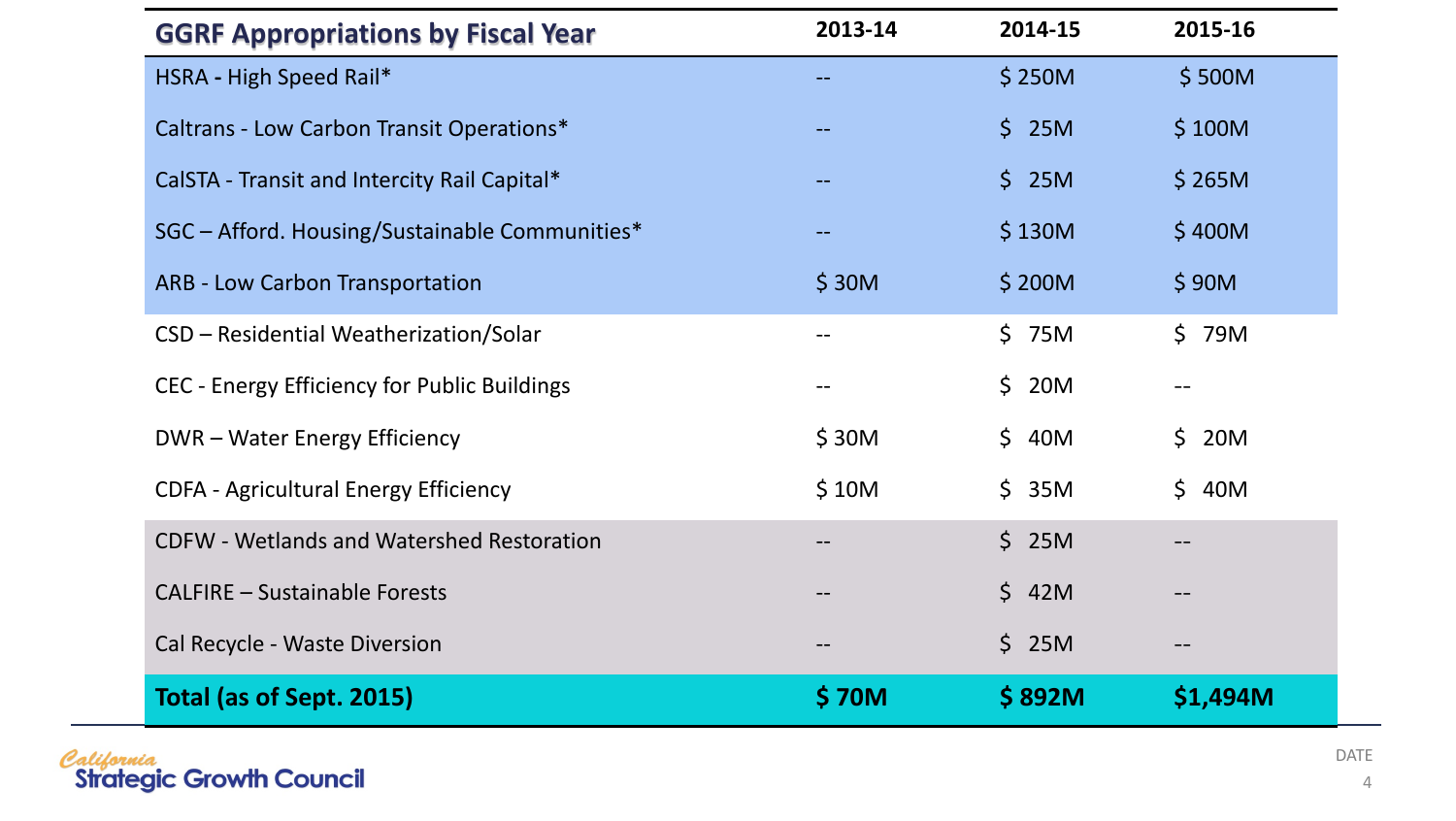## **Objectives**

- To fund projects that
	- result in the reduction of greenhouse gas emissions and vehicle miles travelled (VMT) and
	- increase accessibility of housing, employment centers and key destinations through low-carbon transportation options such as walking, biking and transit.

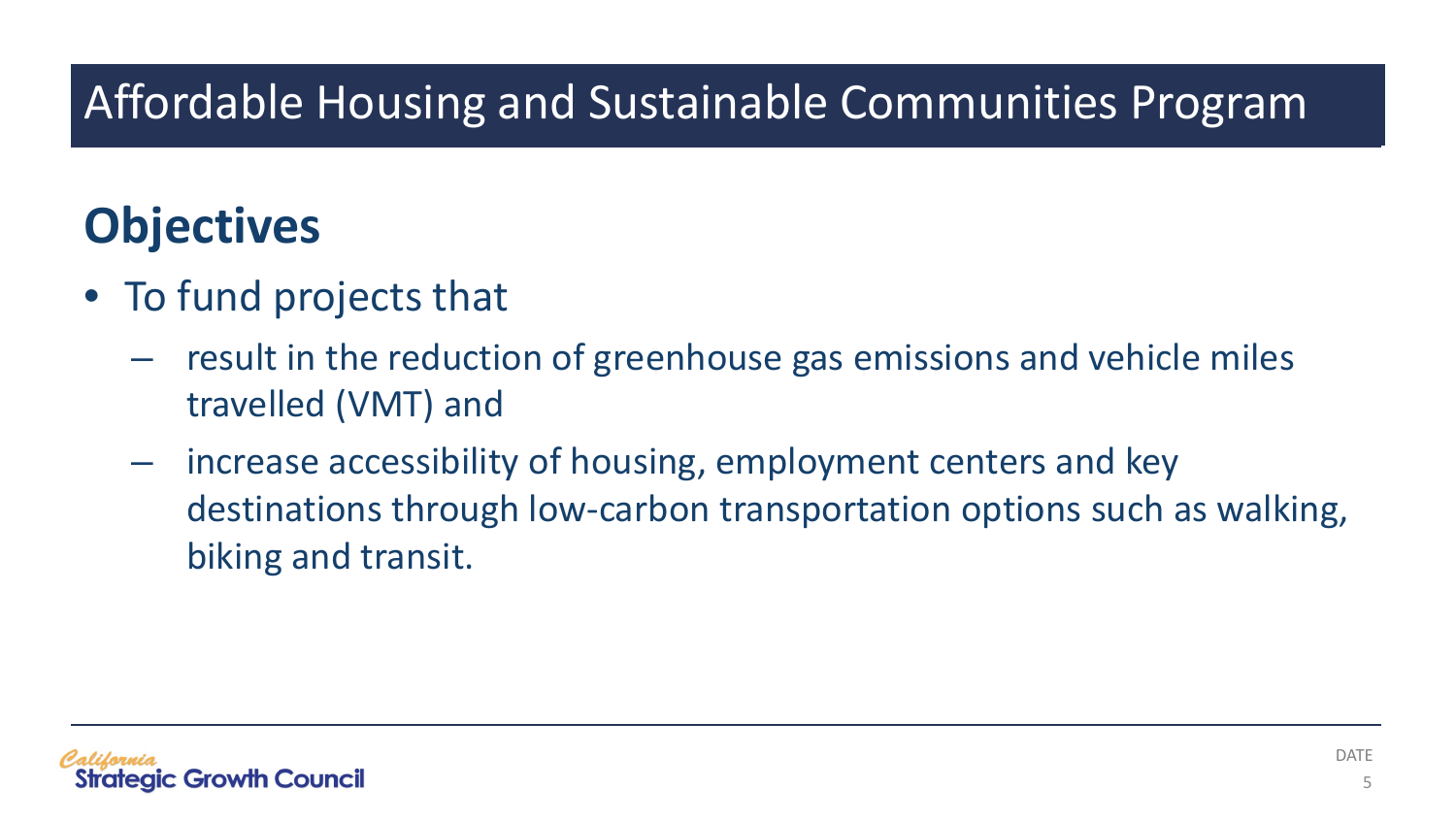- Competitive Statewide Program
- 50% required investment in affordable housing
- 50% required investment in disadvantaged communities
- Awarded \$121.9 million in 2014-15
- \$400 million\* available in 2015-16
- Eligible Applicants: Local Governments, Transportation and Transit Agencies, For- and Nonprofit Developers and Program Operators

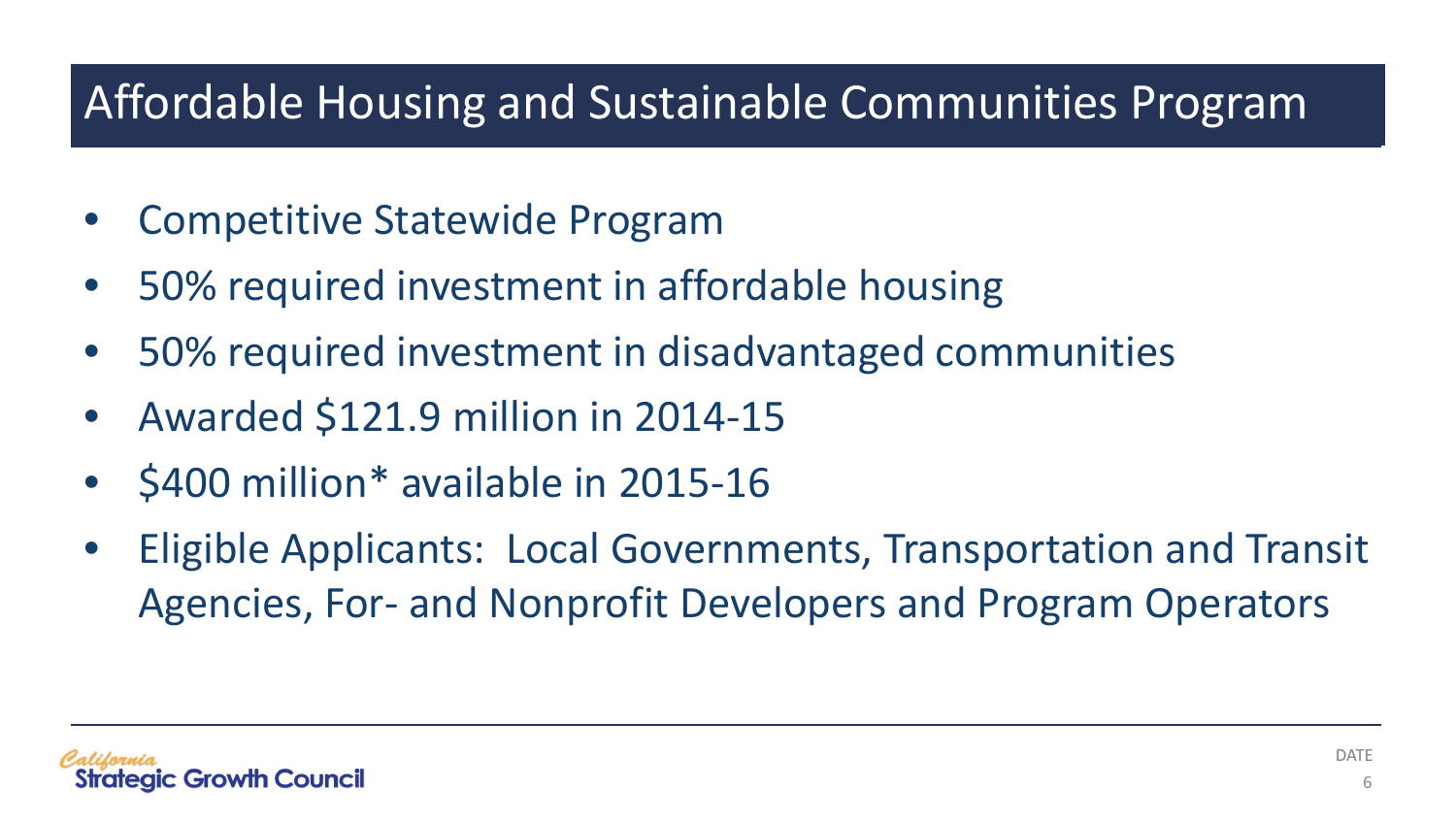# 2014-15 Statistics

**723,286 METRIC TONS IN AVOIDED GHG EMISSIONS = TAKING 140,000 CARS OFF THE ROAD FOR ONE YEAR**

2,003 new affordable units near transit 28 projects 21 cities \$92 million to 19 counties

\$32 million for transit, walking & biking

benefit Disadvantaged Communities

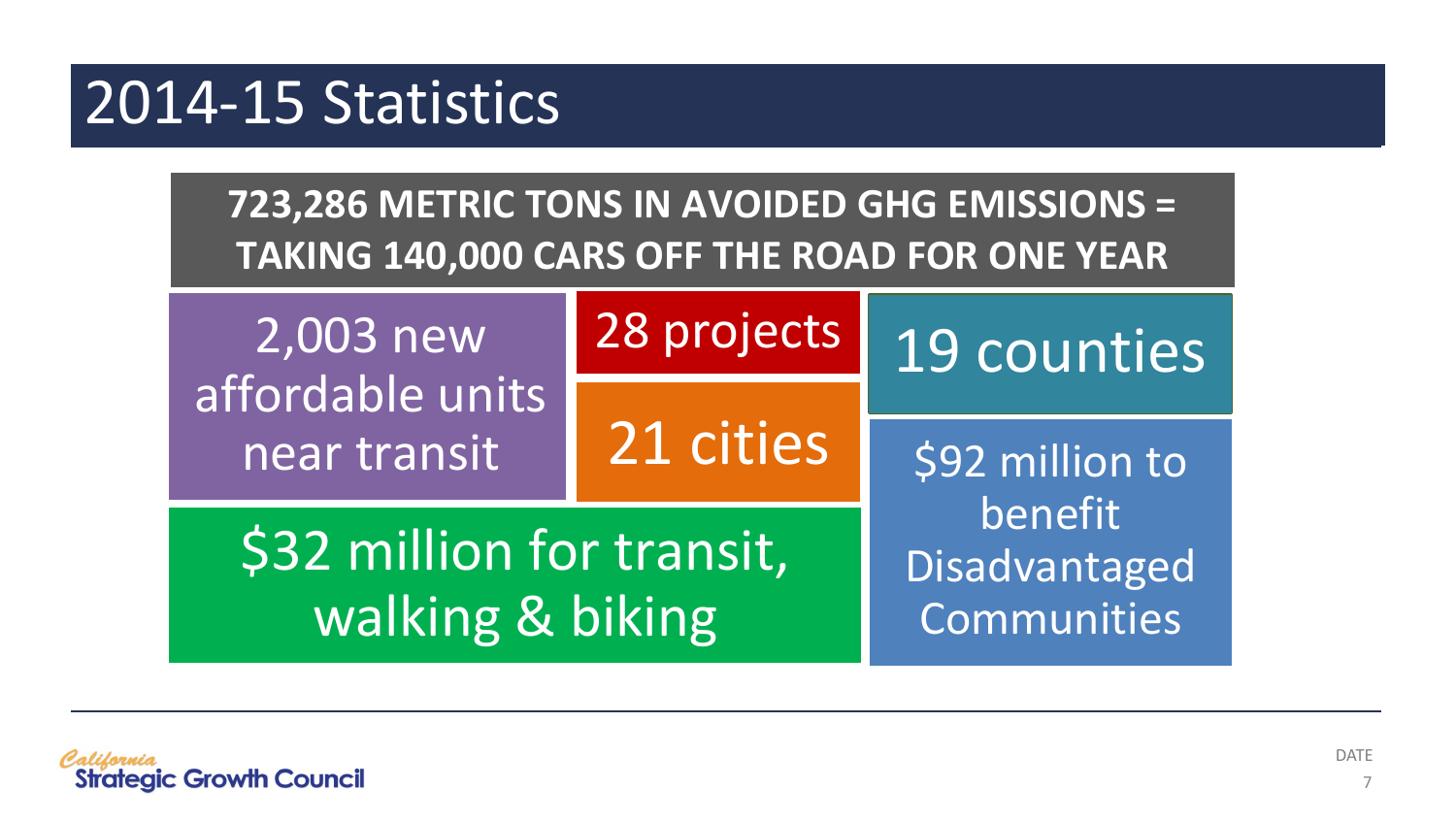# **AHSC 2015-2016**

# **Final Draft Program Guidelines**



DATE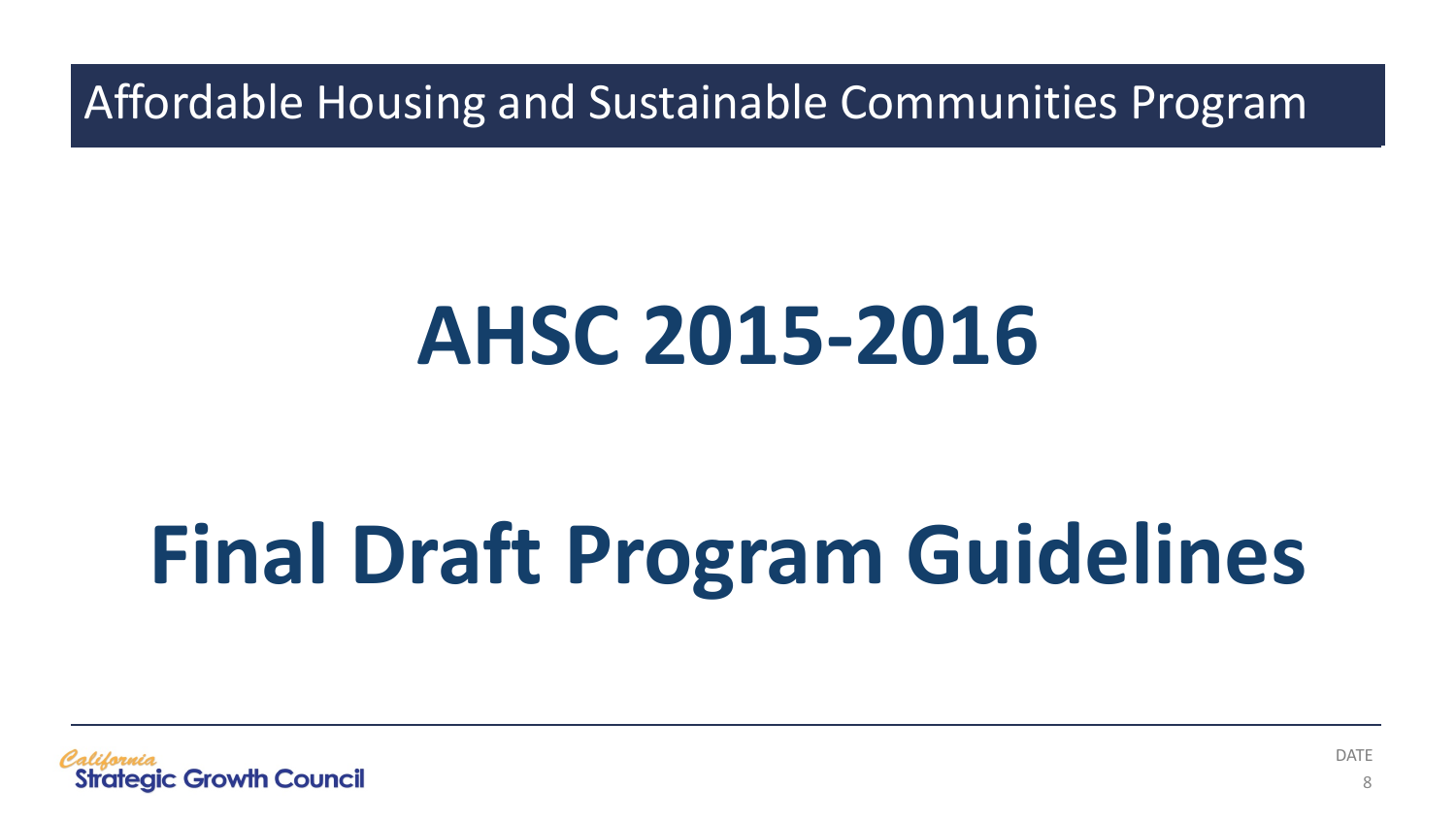### **MAJOR PROGRAM CHANGES FROM ROUND 1**

- Restructured GHG Reductions scoring criteria to better balance with other Supplemental Strategies
	- Revised Structure for GHG Bins by Project Area
- Creation of New Project Area Type Rural Innovation Project Area
	- For ICPs and RIPAs, minimum award amount was reduced from \$1 million to \$500,000.
- Greater Emphasis on Transportation Investments that Support Mode Shift

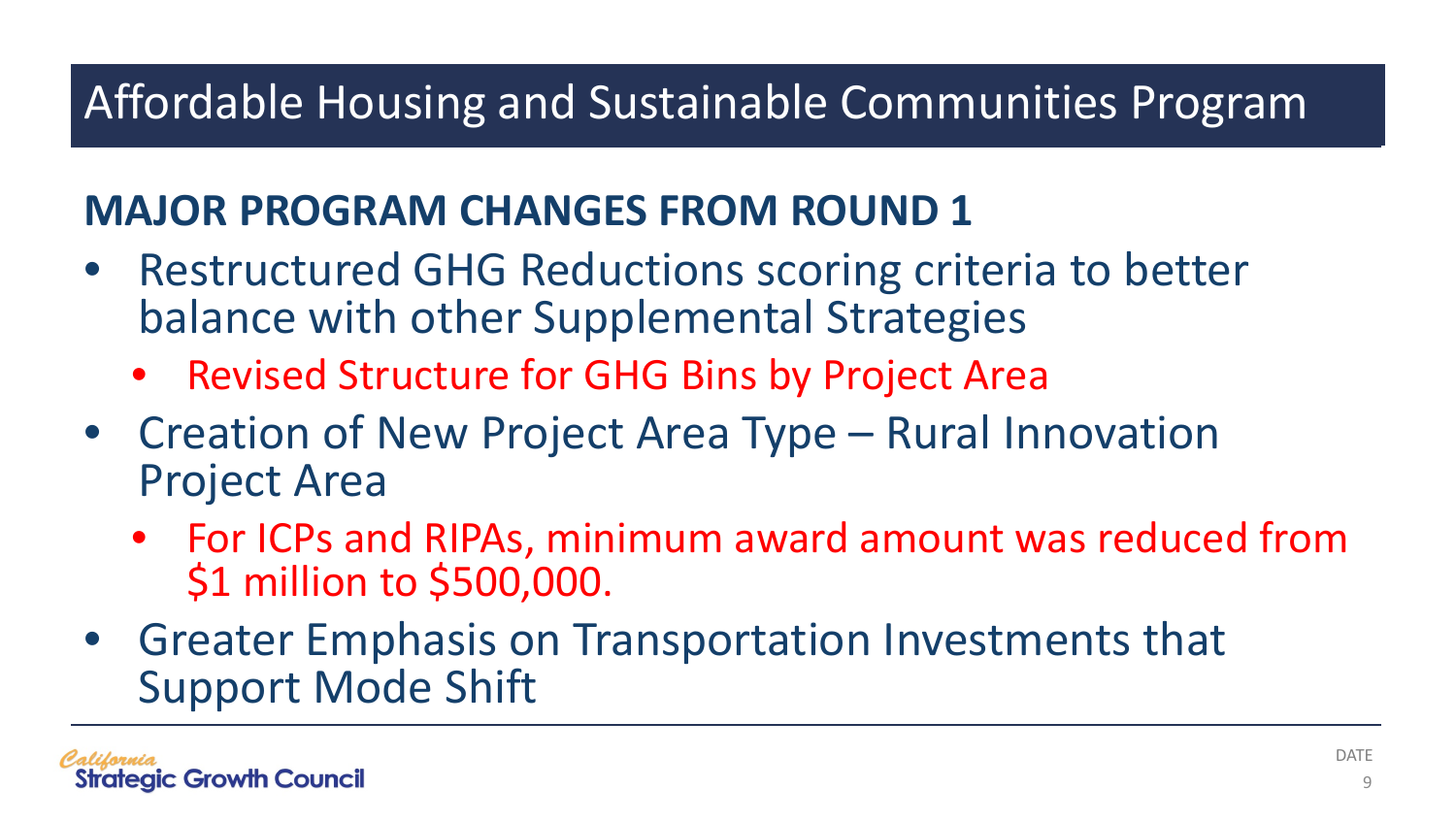#### **MAJOR PROGRAM CHANGES FROM ROUND 1**

- Refinement of TOD and ICP Project Areas to encourage a stronger balance of housing, transportation, and transit investments, while encouraging housing and transportation collaboration
	- AHSC program staff have adjusted scoring for points allocated to a joint application between a housing developer and a public agency.
- Replaces Funds Leveraged and Financial Readiness as a Concept filter
- Incentives to Encourage use of 4% low income housing tax credits
	- Proposed \$60,000 boost for 4% projects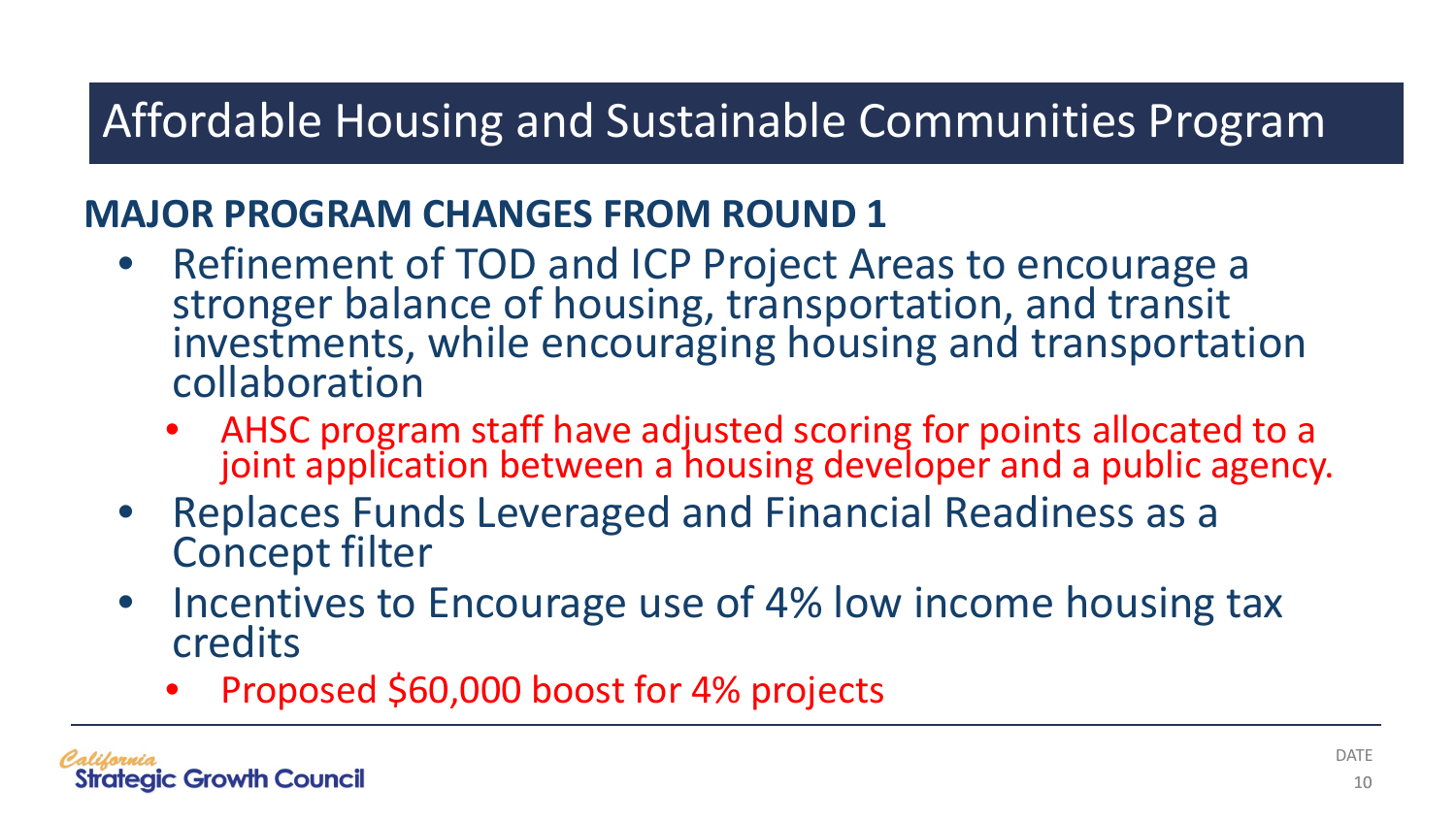### **NEW! FINAL DRAFT GUIDELINES – MPO Role**

- ⁻ Formalized role in Application Review
- ⁻ Concept Application: MPOs will review regional applications to ensure that they implement the regional Sustainable Communities Strategy
- ⁻ Full Application: MPO has option to develop regional scoring criteria and provide recommendations to the SGC on applications within their respective region.
- ⁻ Staff-level Consultation: AHSC Program Staff and MPO staff may consult on applications which initial scores do not align

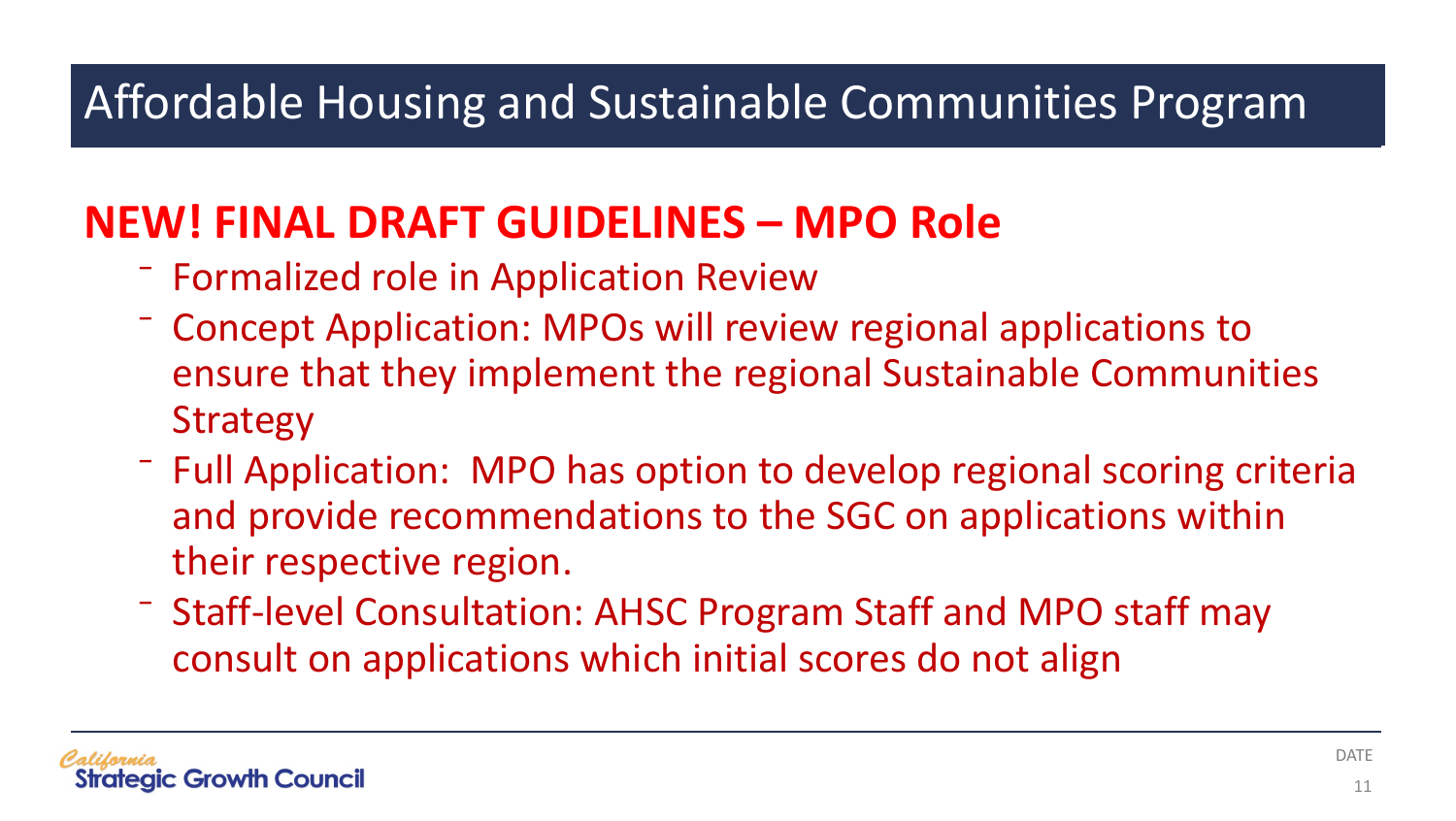### **NEW! FINAL DRAFT GUIDELINES – Eligible Costs**

- Structured Parking
	- AHSC funding allowable is related to proportional parking spaces to unit ratio regardless of base zoning percentage reduction.
	- Future years, expect this cost to be ineligible.
- Prior Experience
	- Developers have to have two (2) similar projects completed within the previous ten (10) years, as opposed to five (5).

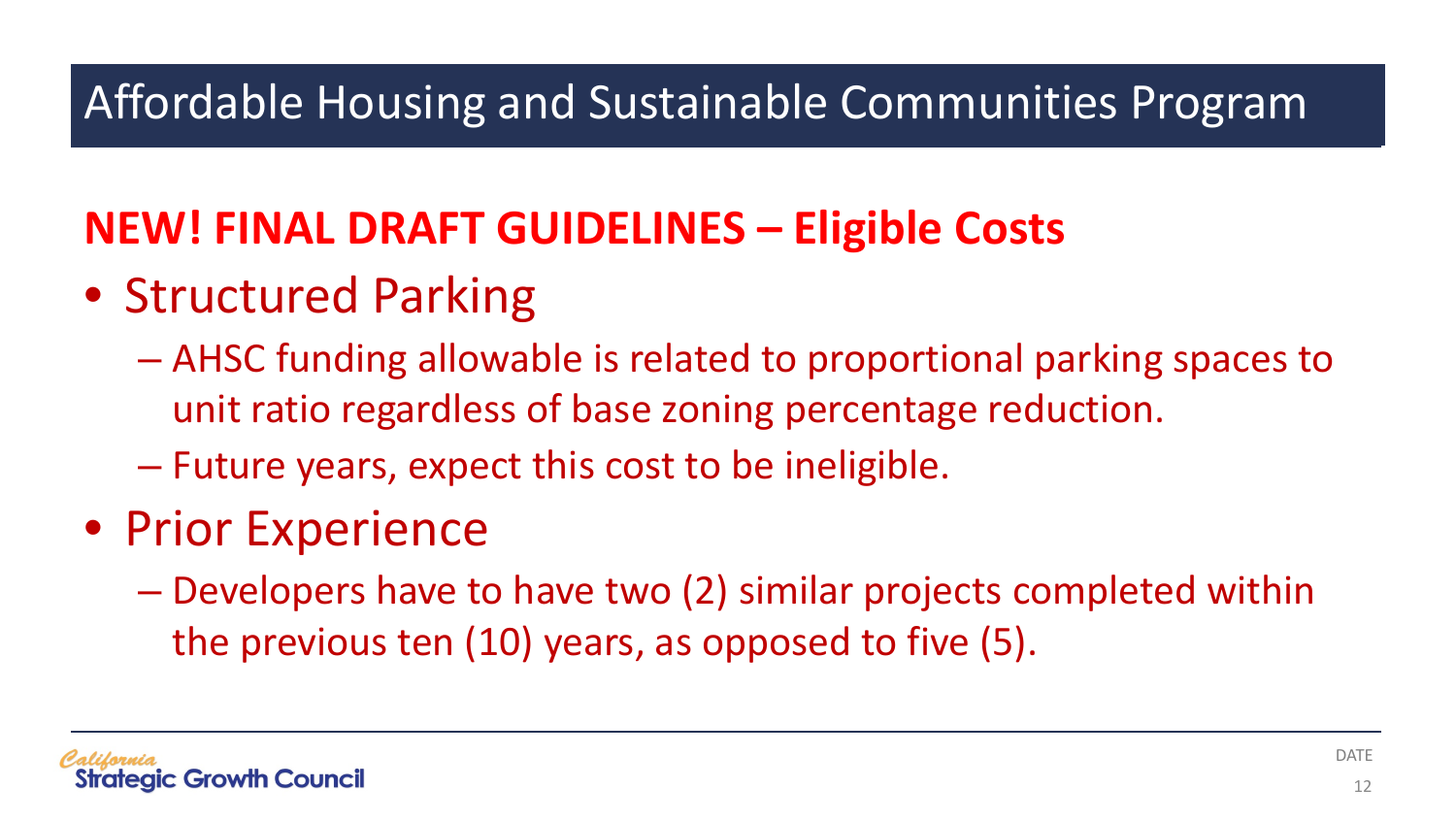**Eligible Project Area Types:**

- **Transit-Oriented Development (TOD) Project Area**
- **Integrated Connectivity Project Area (ICP)**
- **Rural Innovation Project Areas (RIPA)**

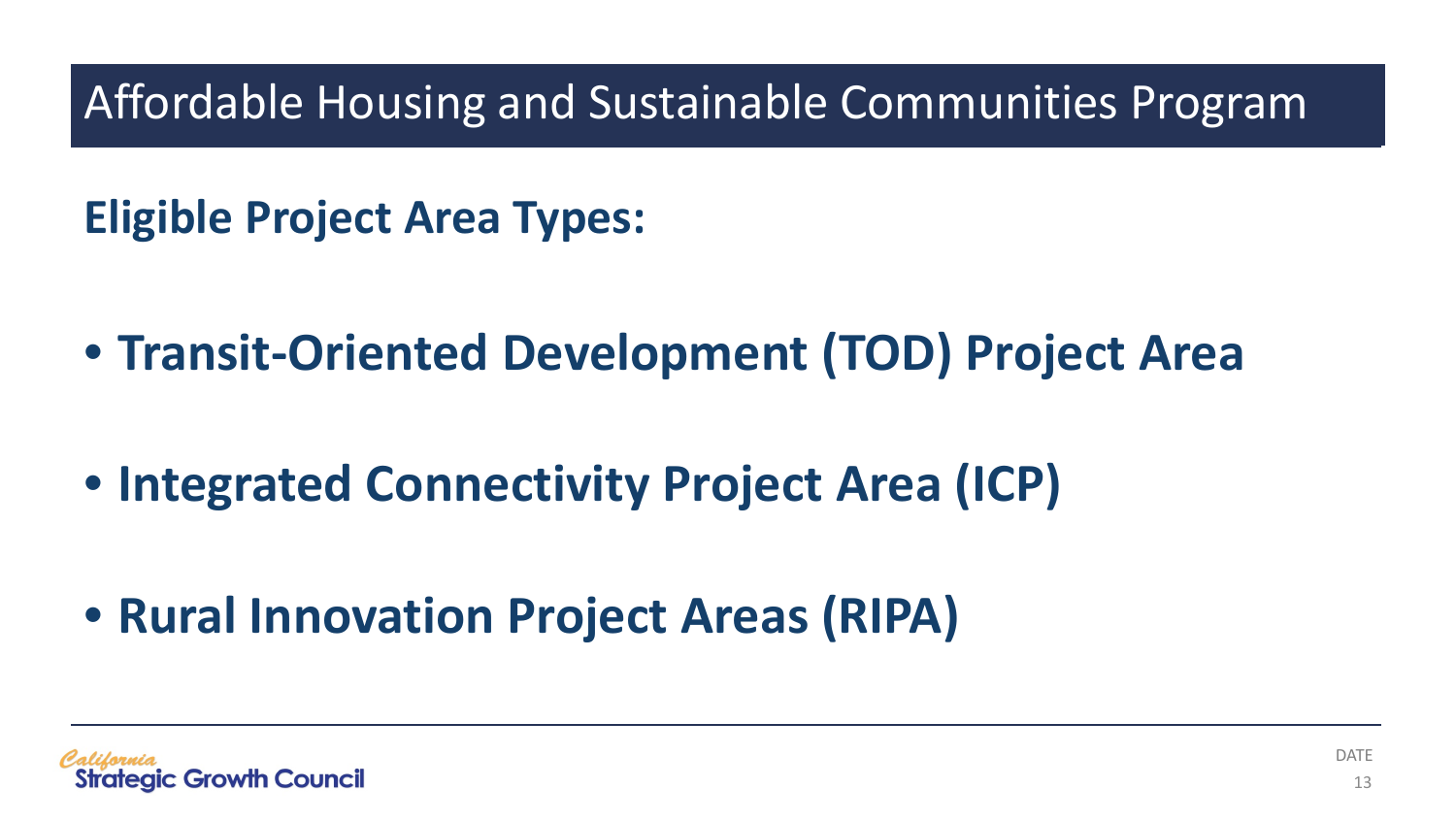# **High-Quality Transit**

#### **1) Frequency**

Peak Period headway frequency of every 15 minutes or less and service seven days a week

#### **2) Dedicated Infrastructure**

Operation on a railway or be a Bus Rapid Transit (BRT) service that either fully or partially operates on a dedicated bus-only lane, or uses High Occupancy Vehicle (HOV) or High Occupancy Toll (HOT) lanes

#### **\*Must be in operation by the time of AHSC Full Application due date**

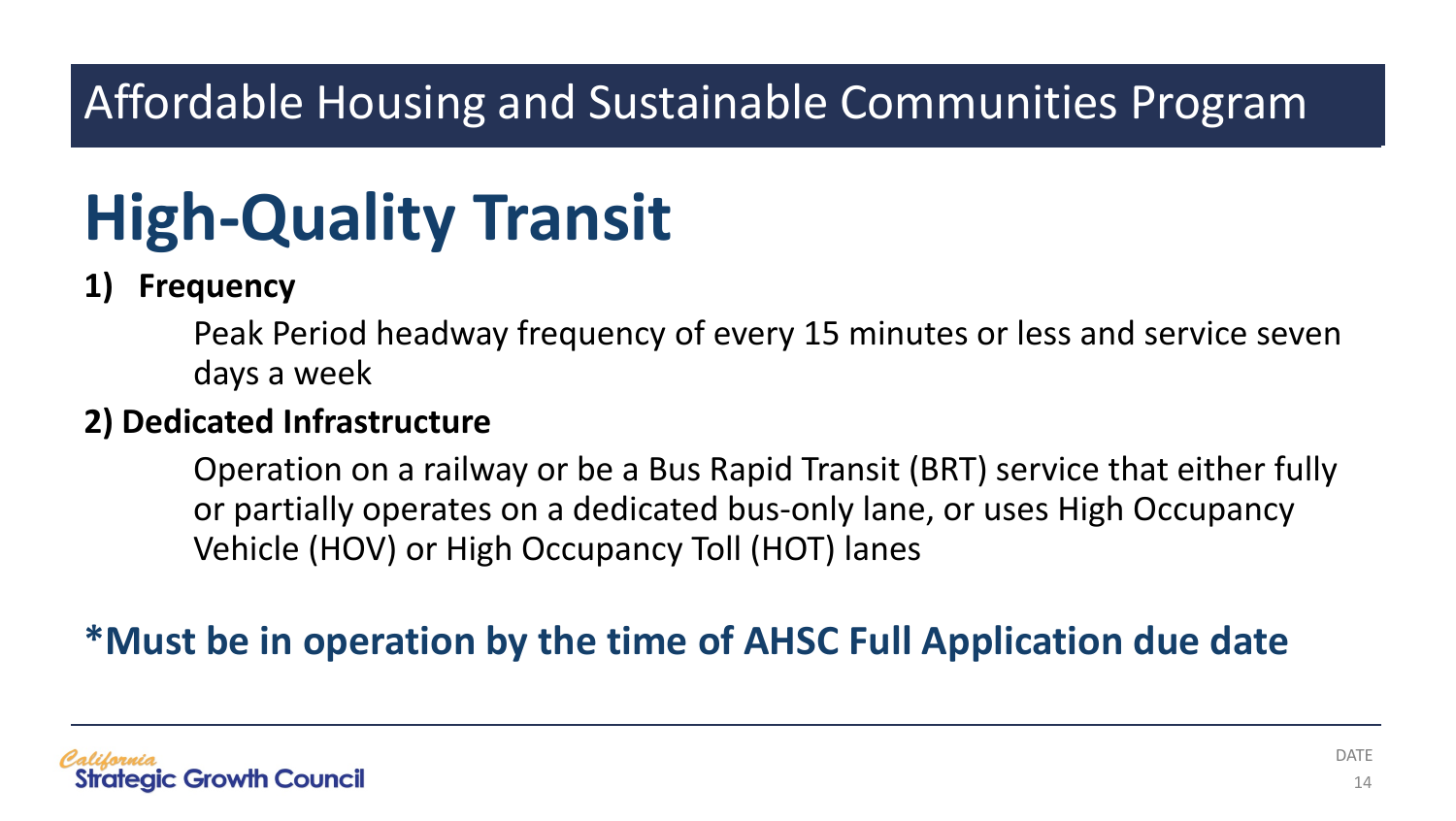### **Project Type: Transit-Oriented Developments:**

- Located within a  $\frac{1}{2}$  mile of High-Quality Transit
- May include transportation, but not required\*



**Additional Capital or Program Uses**

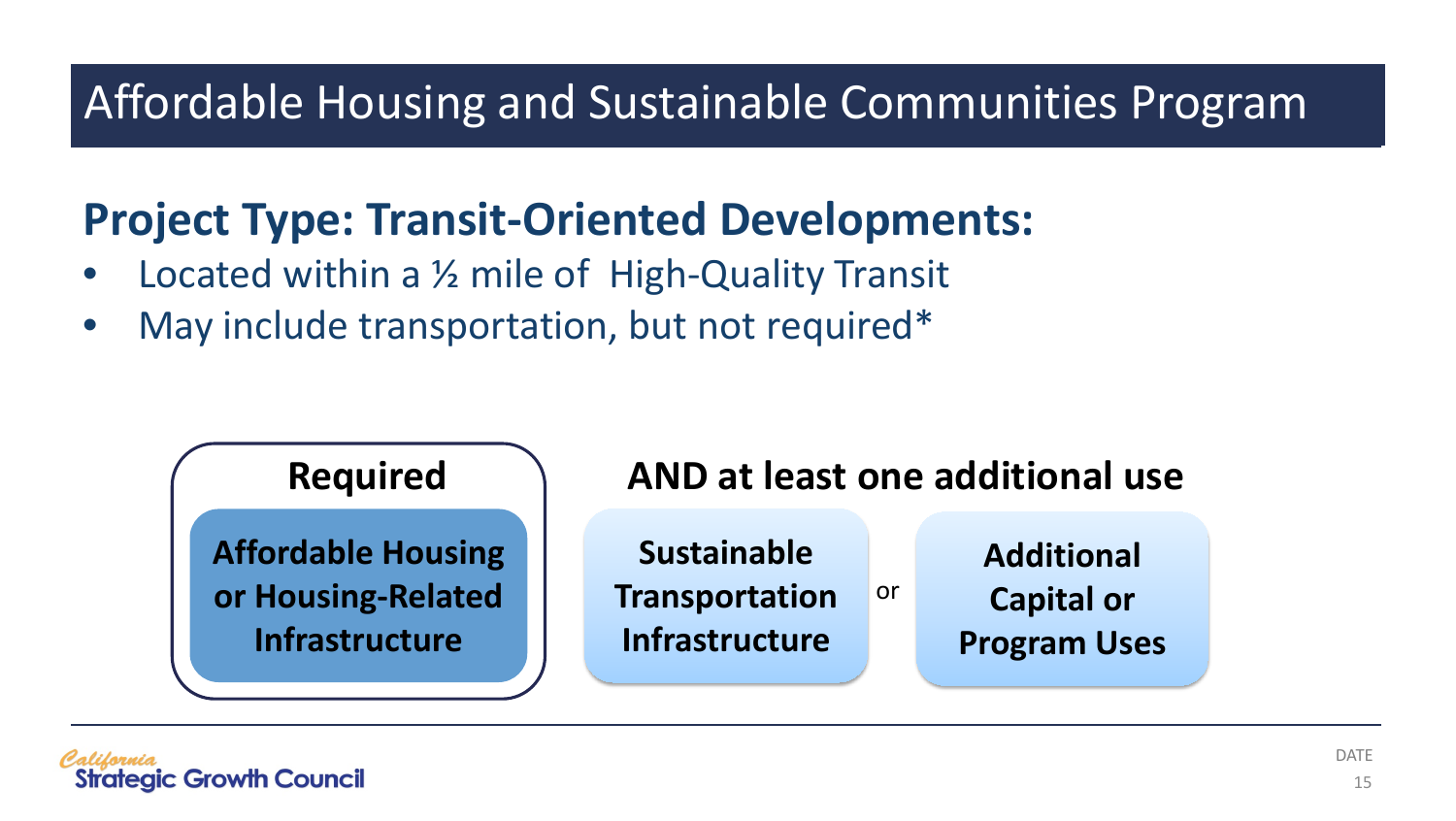

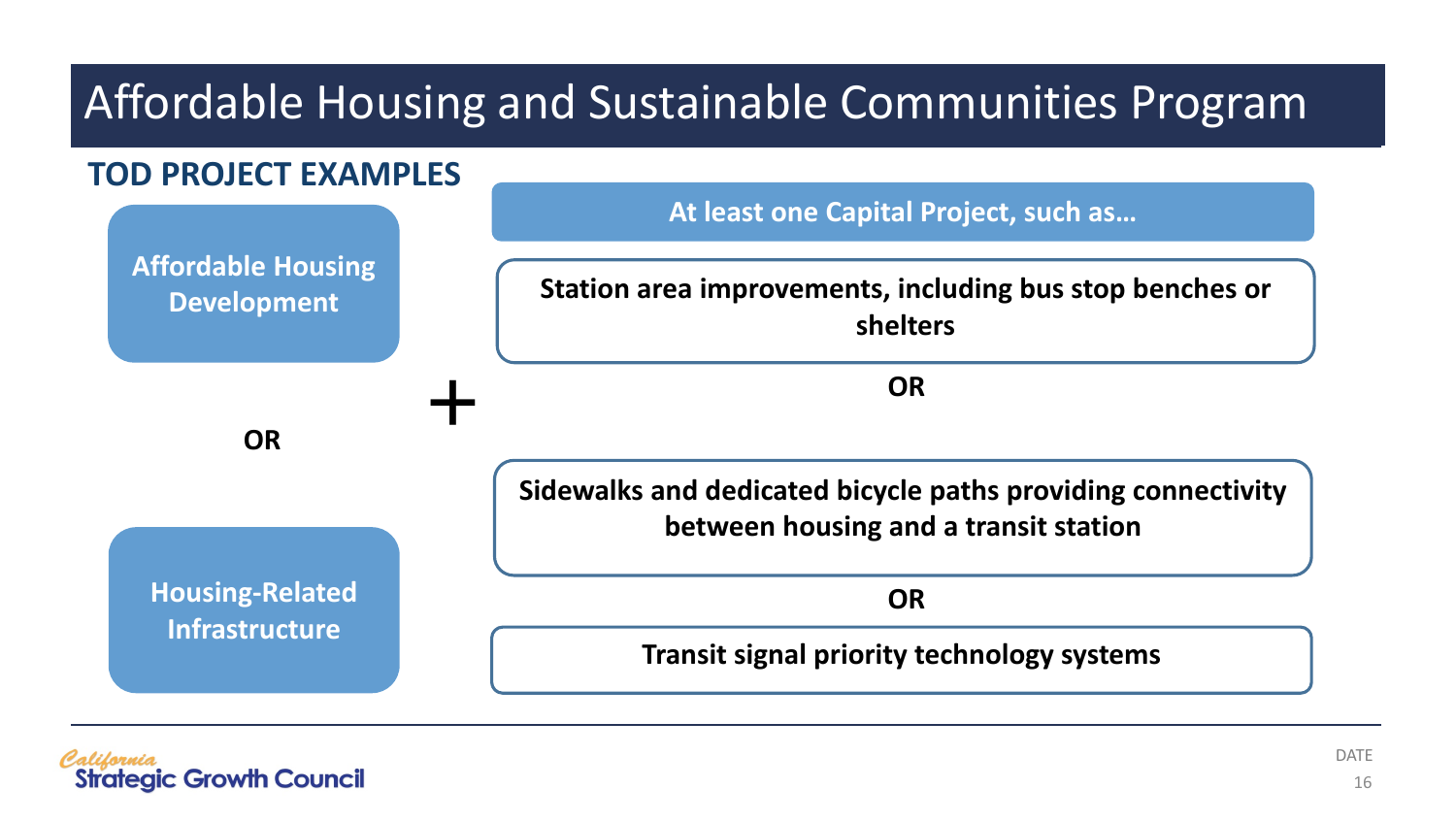### **Project Type: Integrated Connectivity Projects:**

**Must have Qualifying Transit** 

**Strategic Growth Council** 

• Must include Transportation Infrastructure\*



\* Pending SGC adoption of 2015-16 AHSC Guidelines in December 2015

DATE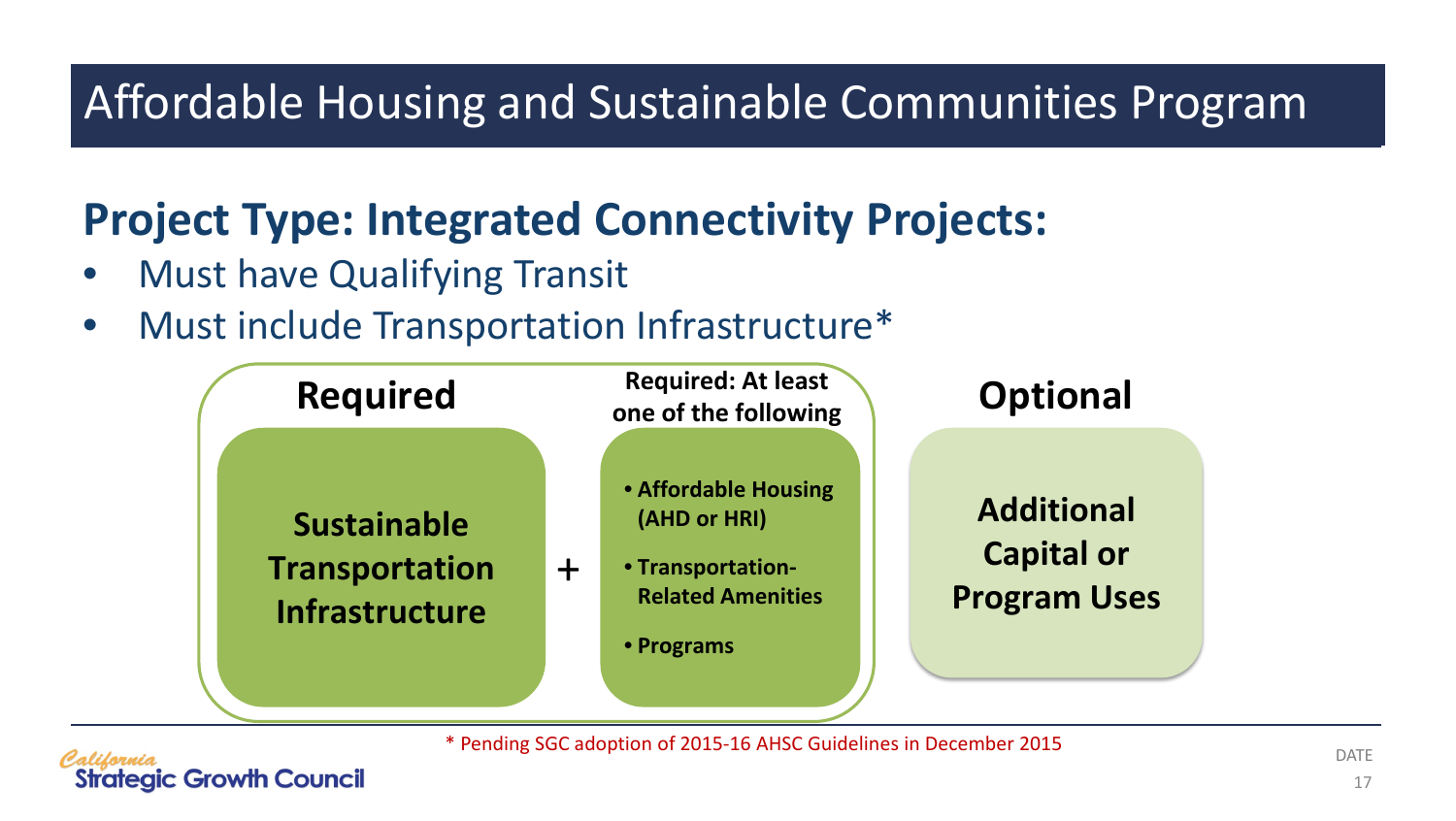| Affordable Housing and Sustainable Communities Program |                                                                               |     |                                          |  |  |
|--------------------------------------------------------|-------------------------------------------------------------------------------|-----|------------------------------------------|--|--|
| <b>ICP</b><br><b>PROJECT</b><br><b>EXAMPLES</b>        | <b>Sustainable Transportation</b><br><b>Infrastructure</b>                    |     | <b>Capital or Program Use</b>            |  |  |
|                                                        | <b>Bicycle/pedestrian connections</b><br>from employment center to<br>transit | $+$ | <b>Improvements to a transit station</b> |  |  |
|                                                        | <b>Transit Station Improvements</b>                                           | $+$ | <b>Affordable Housing Development</b>    |  |  |
|                                                        | <b>Vanpool Fleet</b>                                                          | $+$ | <b>Transit Ridership Program</b>         |  |  |

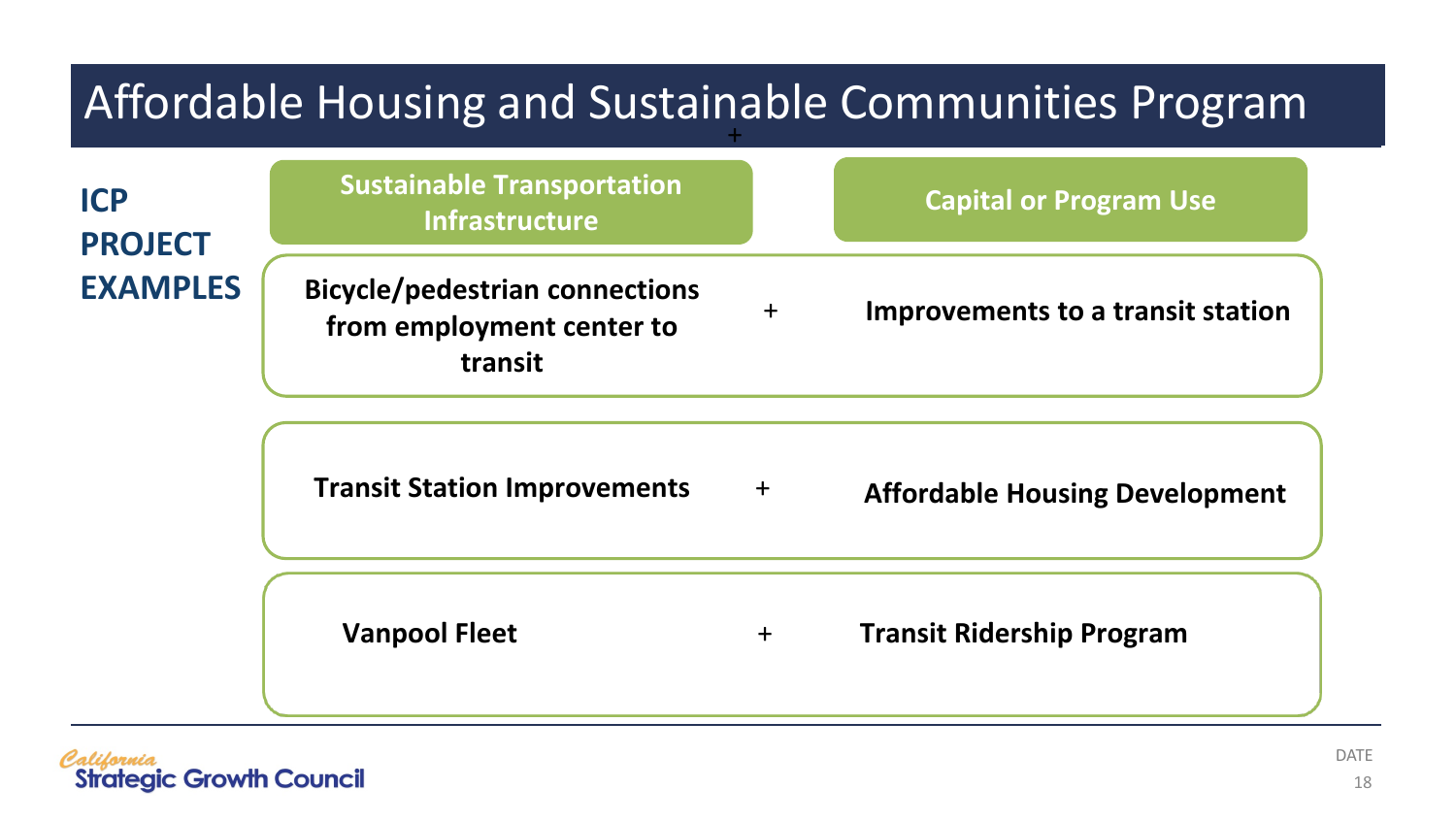### **Project Type: Rural Innovation Project Area:**

- o CANNOT be served by High Quality Transit\*
- o Must be located in a Rural Area\*
- o Must meet same requirements as an ICP\*



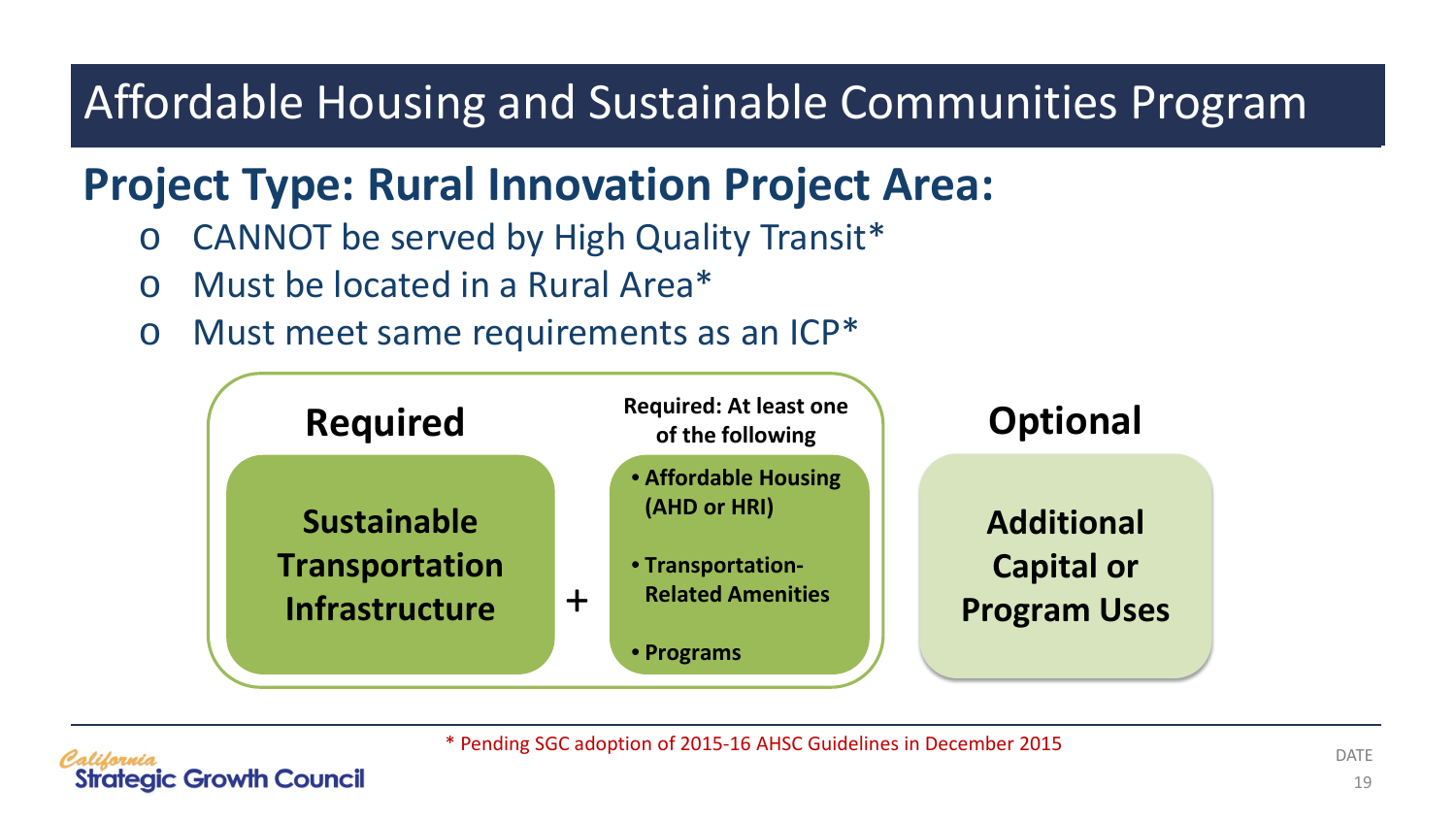### **Statutory Thresholds:**

- GHG Reduction
- Supports implementation of a Sustainable Community Strategy\*
- Consistent with State Planning Priorities
- Project Readiness

\*SB 862: "If a Sustainable Communities Strategy is not required for a region by law, a regional plan that includes policies and programs to reduce greenhouse gas emissions" will meet this requirement.

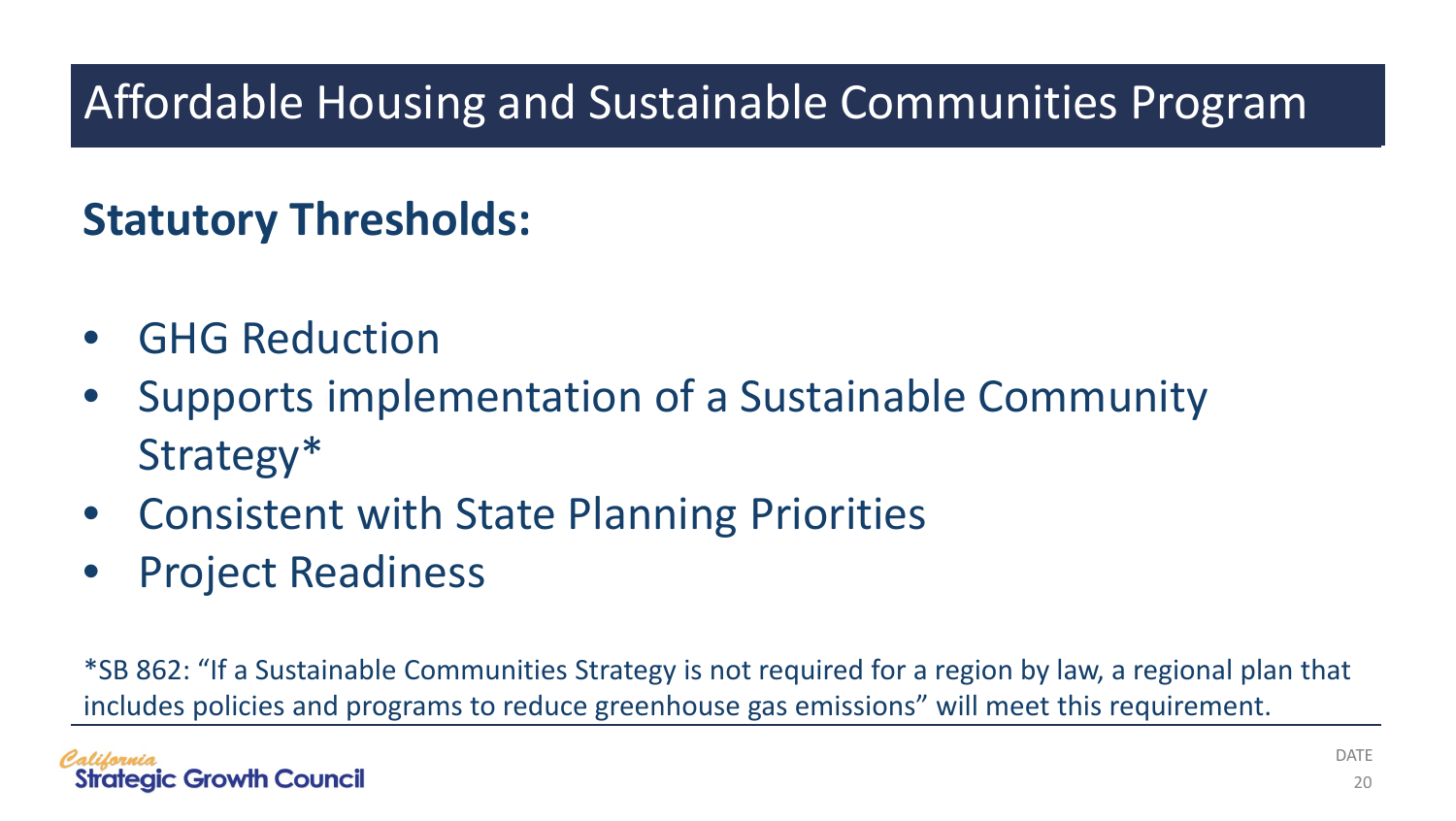### **Key Thresholds:**

*(Must in secured or addressed by the full application deadline)*

- Qualifying Transit/High Quality Transit
- Environmental clearances
- Entitlements
- No outstanding legal challenges to Project
- Construction has not started
- Climate Adaptation
- No conversion of working or natural resource lands

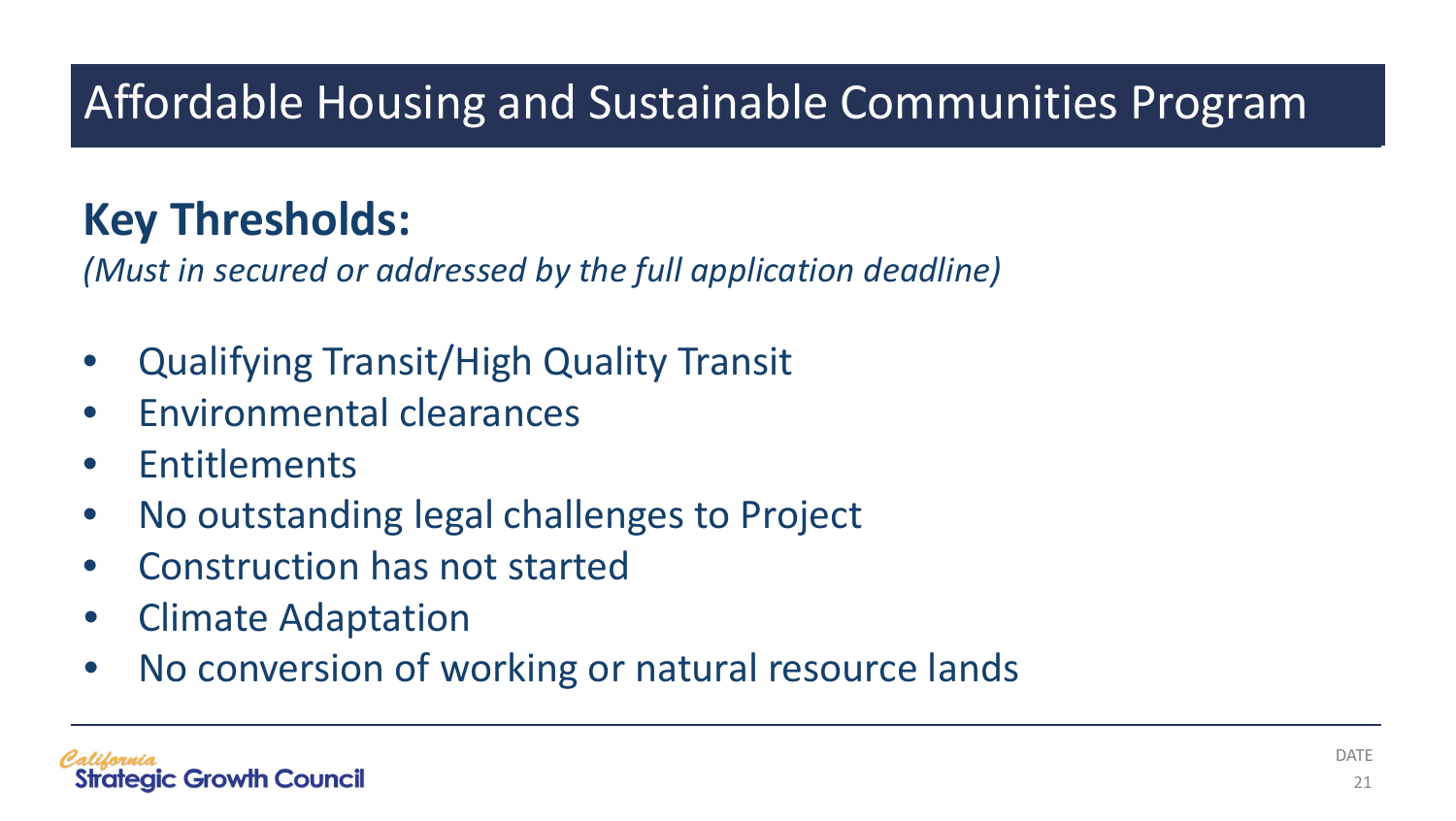**Concept & Full Application Process**

**Concept Proposal Stage**

**Approved Concepts Invited for Full Application**

**Full Application Submittal**

**Funding Recommendations to SGC**

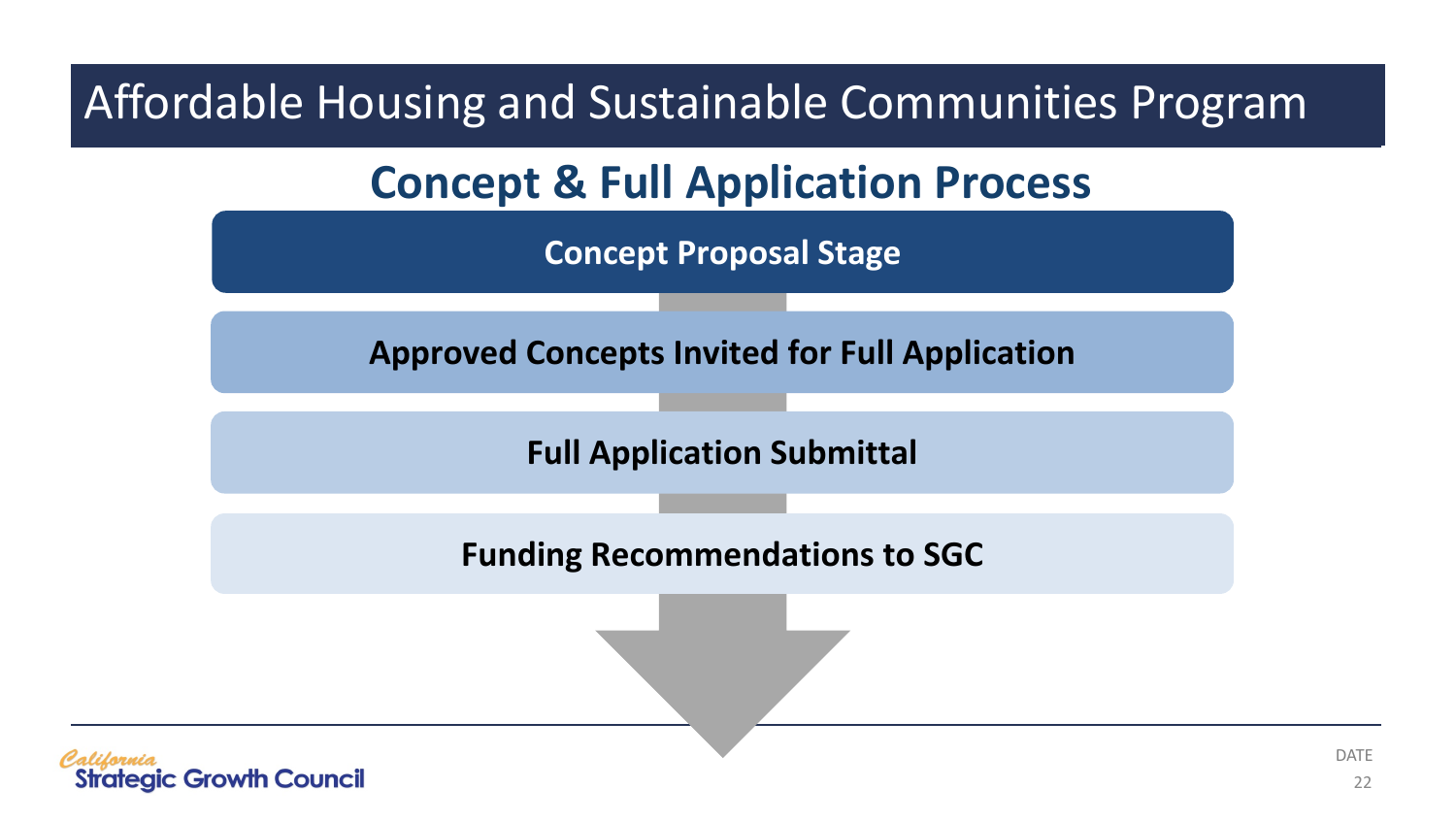### **Concept Proposal Filter:**

### **Demonstration of level of Enforceable Funding Commitments (EFCs) calculated as follows\*:**

### **AHSC Funds Requested + EFCs – Deferred Costs Total Development Costs – Deferred Costs**

#### **At least one eligible application from each MPO will be invited to apply**

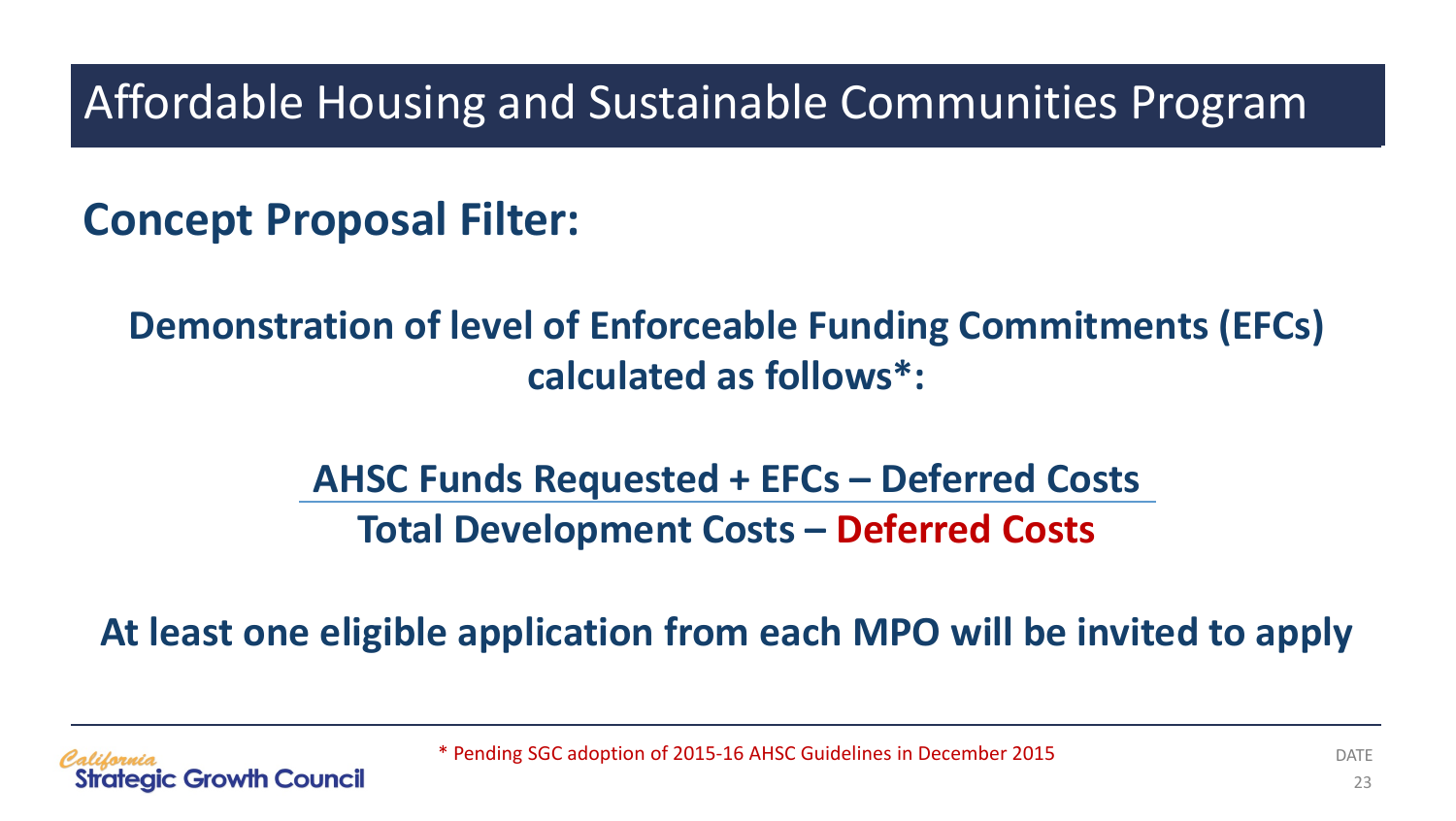### **Full Application Scoring Criteria\***



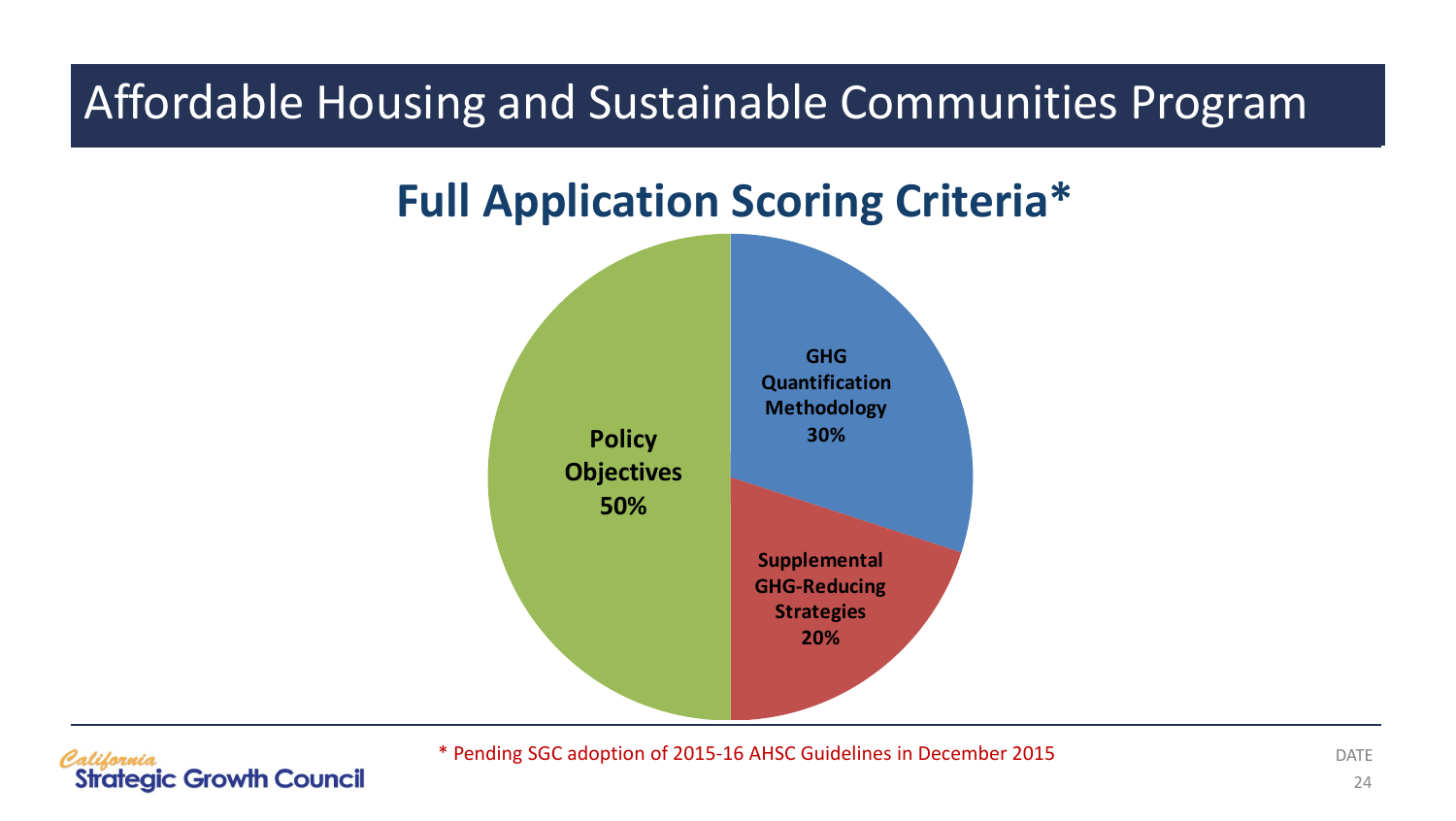#### **AHSC Scoring Criteria GHG Reduction POINTS GHG Quantification Estimated GHG Emissions Reductions (CalEEMod and TAC) a. Total Project GHG Reductions** 15 **b. Efficiency of Reductions (Total Project GHG Reductions/AHSC \$)** 15 **Supplemental Strategies** • **Active Transportation Improvements** 10 • **Water, Energy, and Greening (WEG)** 10 **GHG REDUCTIONS CATEGORY SUBTOTAL** 50 **Policy Objectives Physical Depth and Level of Housing Affordability** 10 • **Housing and Transportation Collaboration** 10 • **Community Benefit and Engagement** 8 • **Access & Connectivity to Destinations** 8 • **Total Funds Leverage (Project and Program)** 5 • **Anti-Displacement Strategies** 4 • **Program Need and Readiness** 3 • **Implementation of Planning Efforts** 2 **POLICY OBJECTIVES CATEGORY SUBTOTAL** 50 **TOTAL POINTS** 100 DATE Palitornia \* Pending SGC adoption of 2015-16 AHSC Guidelines in December 2015

**Strategic Growth Council**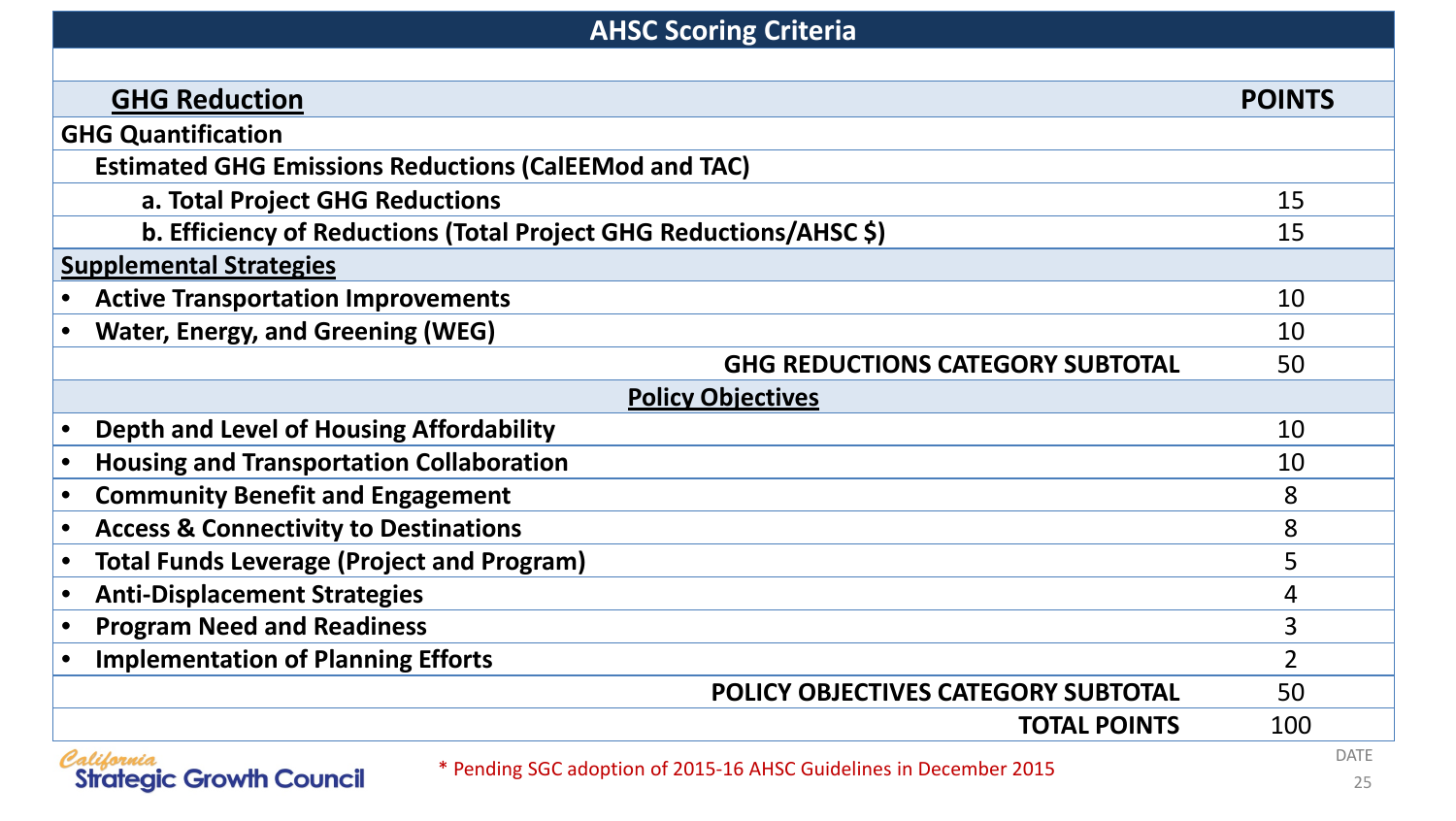

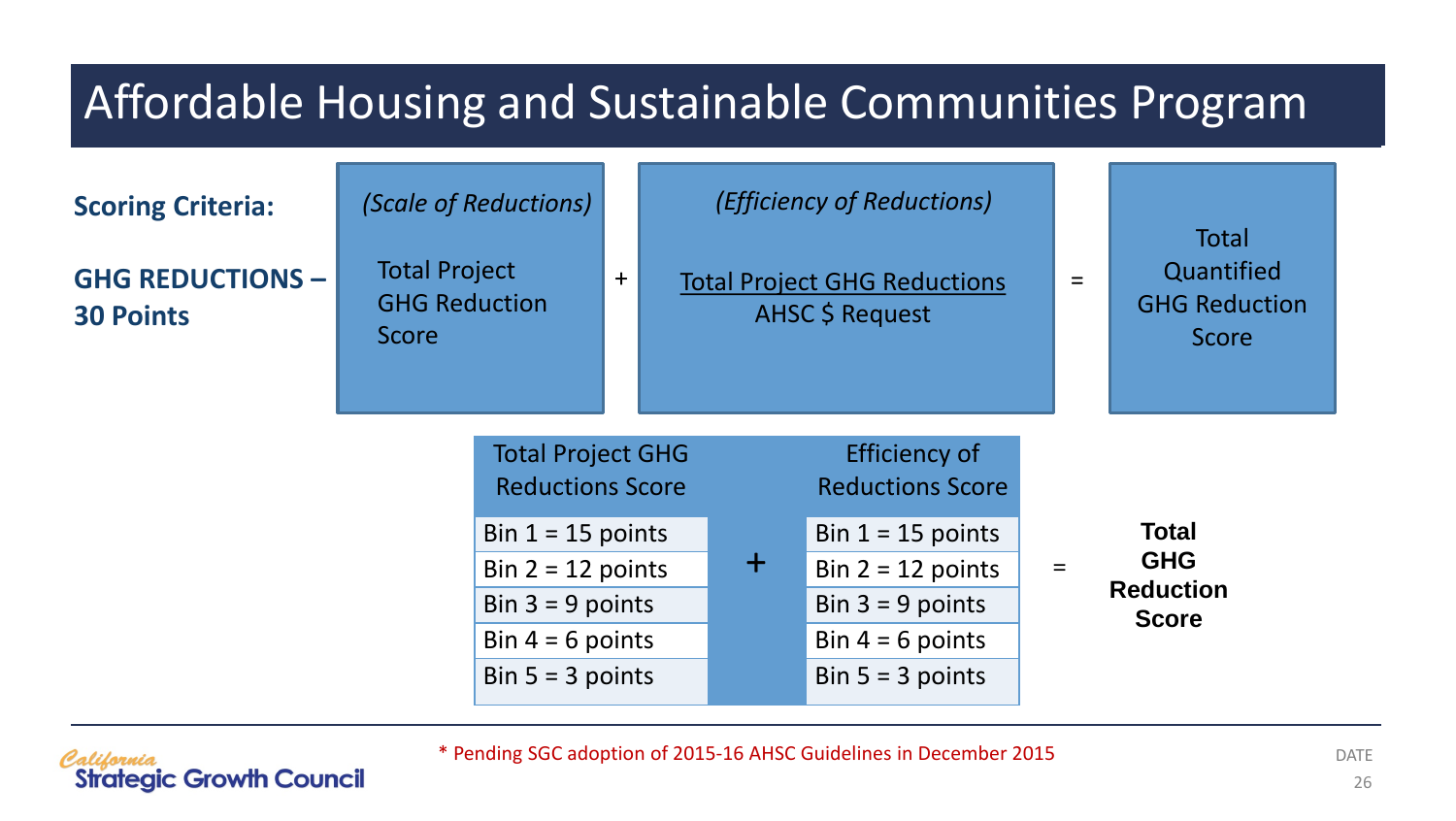### **NEW! FINAL DRAFT GUIDELINES – Scoring**

- GHG Reductions Scoring
	- ⁻ TOD, ICP, and RIPA Projects will be binned and scored separately within their respective project areas.
	- ⁻ Once the 35% target of funding available for TODs, the 35% target of funding available for ICPs, and the 10% target of funding available for RIPAs have all been met, the remaining projects will be ranked and binned without regard for Project Type.
	- ⁻ The remaining 20% target will consist of the highest scoring applicants after the remaining applicants have been re-binned.

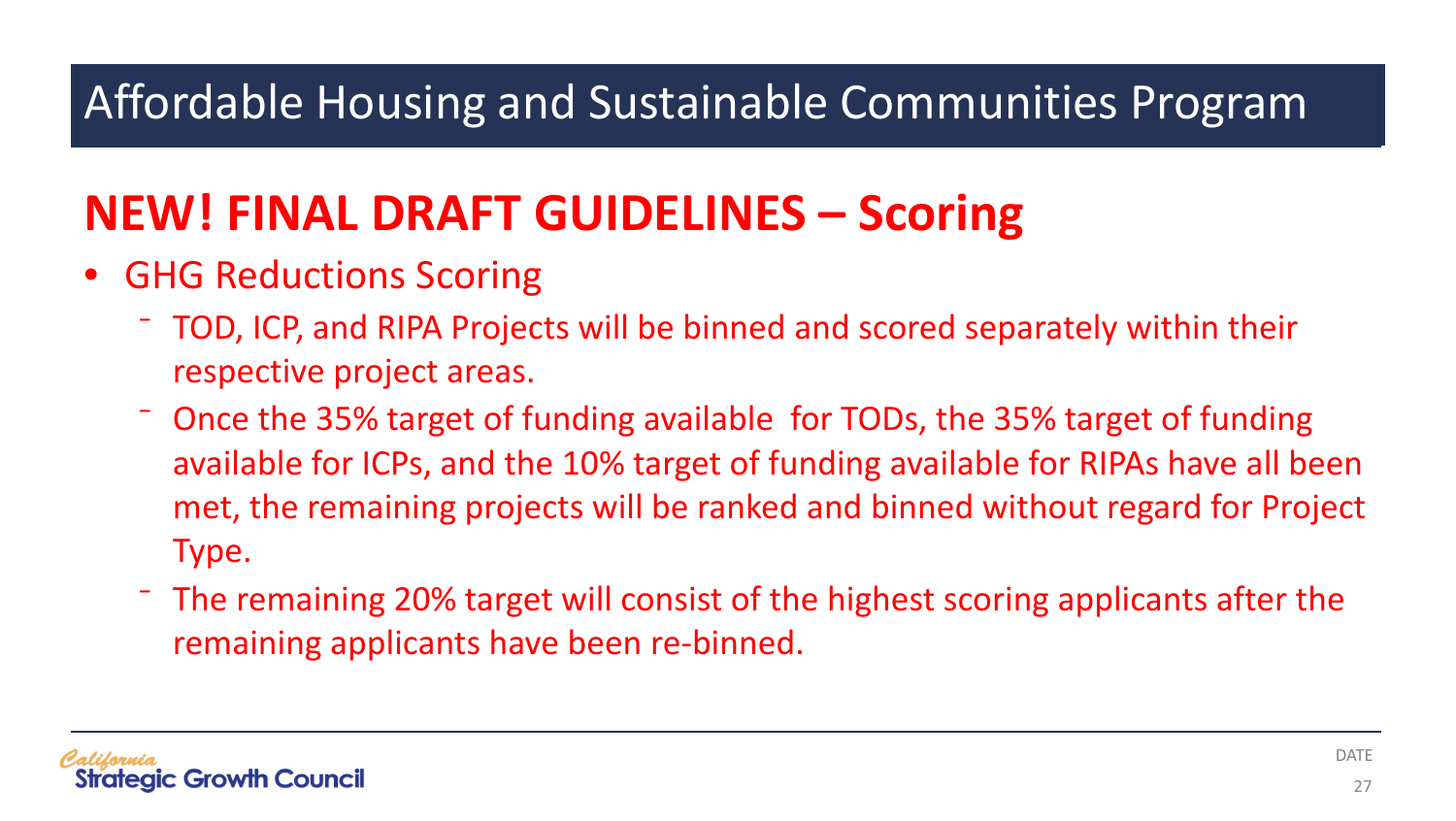#### **Scoring Criteria: Supplemental GHG Reducing Strategies - 20 points:**

#### **Active Transportation Improvements** – 10 points

- Installation, expansion or improvement of active transportation infrastructure
	- $\triangleright$  Purpose and Need
	- $\triangleright$  How proposed Project addresses purpose and need

#### **Water, Energy and Greening – 10 points**

- Incorporation of infrastructure components or building standards that contribute to reduction in GHG emissions through:
	- $\triangleright$  Carbon Sequestration
	- $\triangleright$  Energy Efficiency

**Strategic Growth Council** 

 $\triangleright$  Renewable energy solutions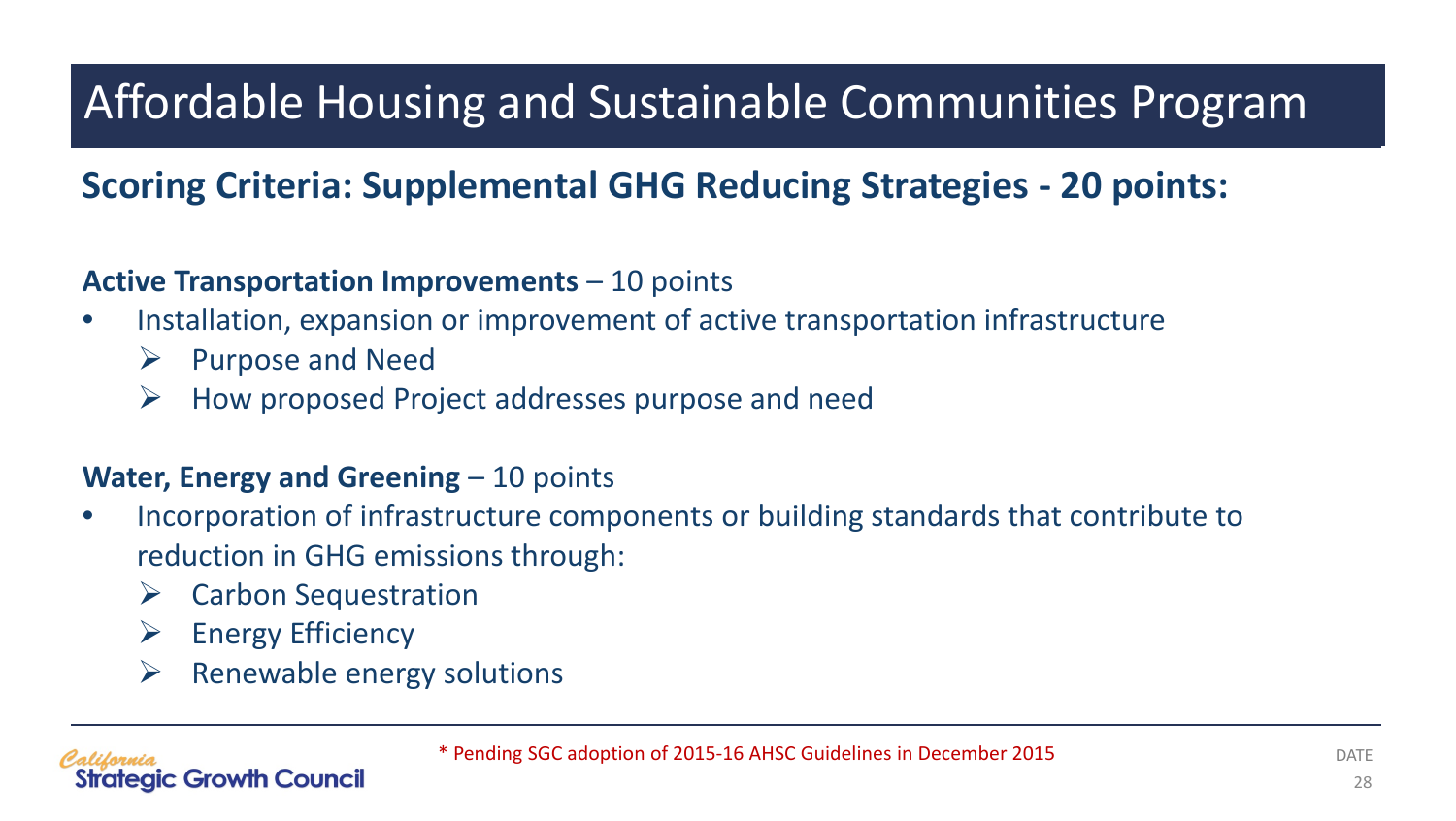#### **Scoring Criteria: Housing & Transportation Collaboration - 10 points:**

- 4 points for applications brought forth as a joint-application between a housing developer and a public agency
- 3 points for applications with a coordinated housing and transportation investment At least \$500,000 in AHSC funds requested for each Affordable Housing (AHD/ HRI) and STI
- 1 point for projects which have received funding from other GGRF programs which directly benefit or contribute to the development of the Project
- 1 point for Projects within an environmentally cleared High Speed Rail station planning area
- 1 point for a narrative explanation demonstrating thoughtful integration of housing and transportation infrastructure investment.

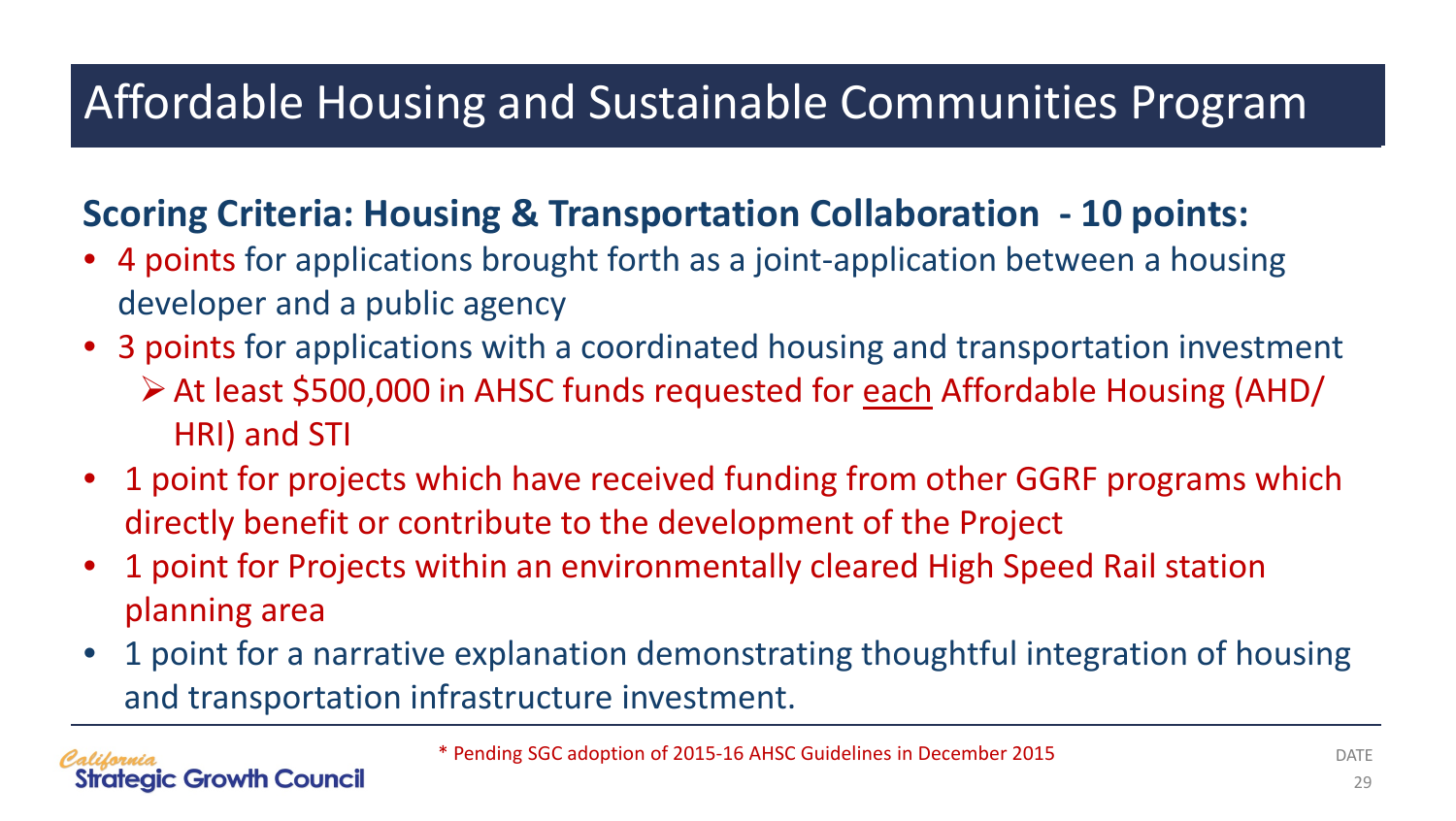#### **Additional Scoring Criteria:**

- Community Benefit and Engagement 8 points:
	- Demonstration of meaningful public engagement and implementation of community benefits that reflect needs and interests
- Location Efficiency & Access to Destinations (Walkability/Bikeabilty) 8 points
	- WalkScore and BikeScore
	- Additional points for Proximity to Specific Critical Services
- Funds Leveraged 5 points

ateaic Growth Council

- Capital and Program funds leveraged
- Anti-Displacement Strategies 5 points
	- Points for strategies to address physical and economic displacement, and workforce development strategies

DATE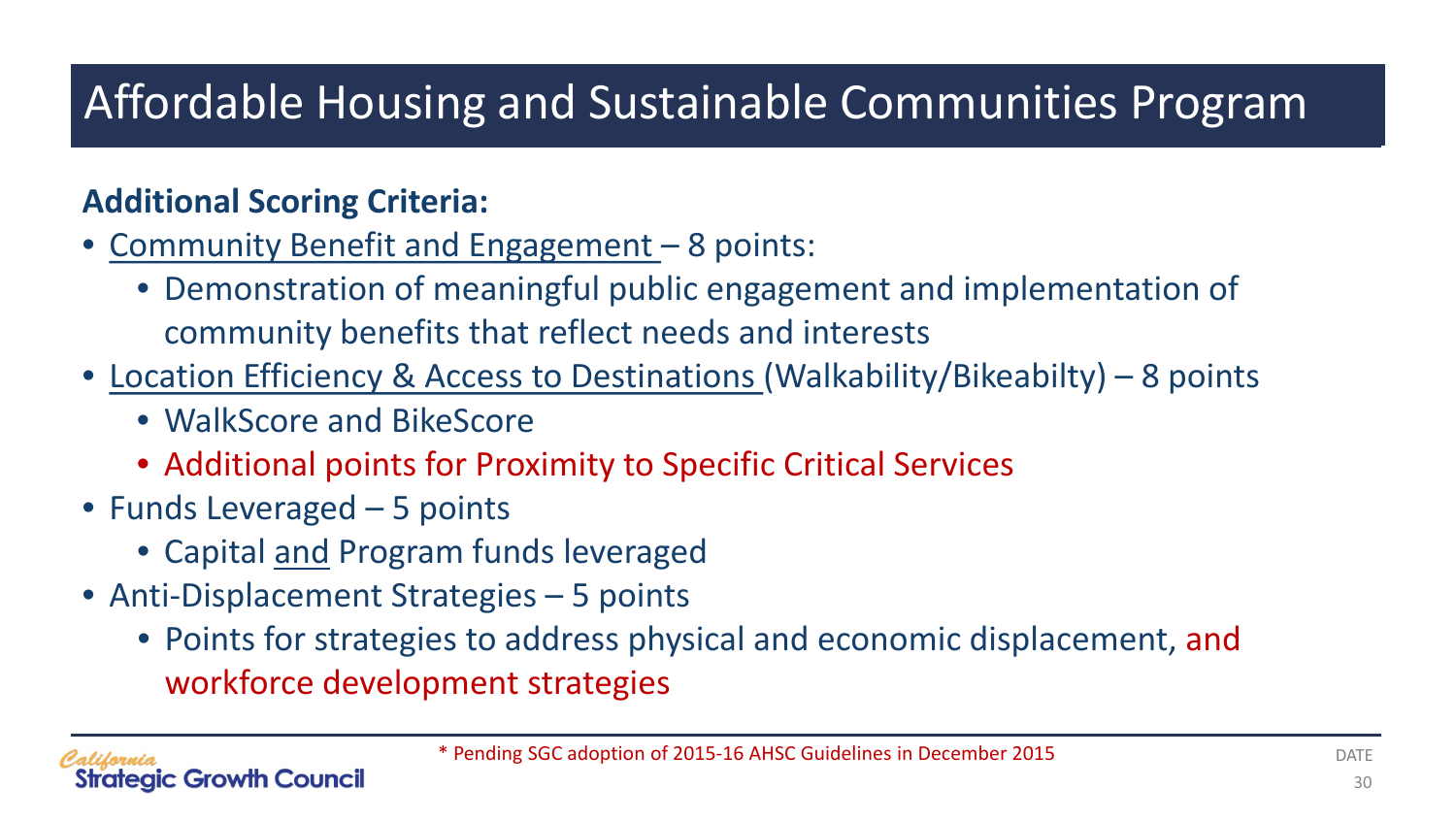### **Other Programmatic Changes:**

- Acquisition and Rehabilitation projects exempt from minimum density requirements
- Requires for AHSC-funded Affordable Housing Developments (AHD) to include secure overnight bicycle parking (I space/2 units)
- Limits AHSC funds for AHD parking
- Incentivizes use of 4% tax credits

ateaic Growth Council

- Clarifies Joint and Several Liability requirements
- Clarifies threshold requirements for CEQA and NEPA

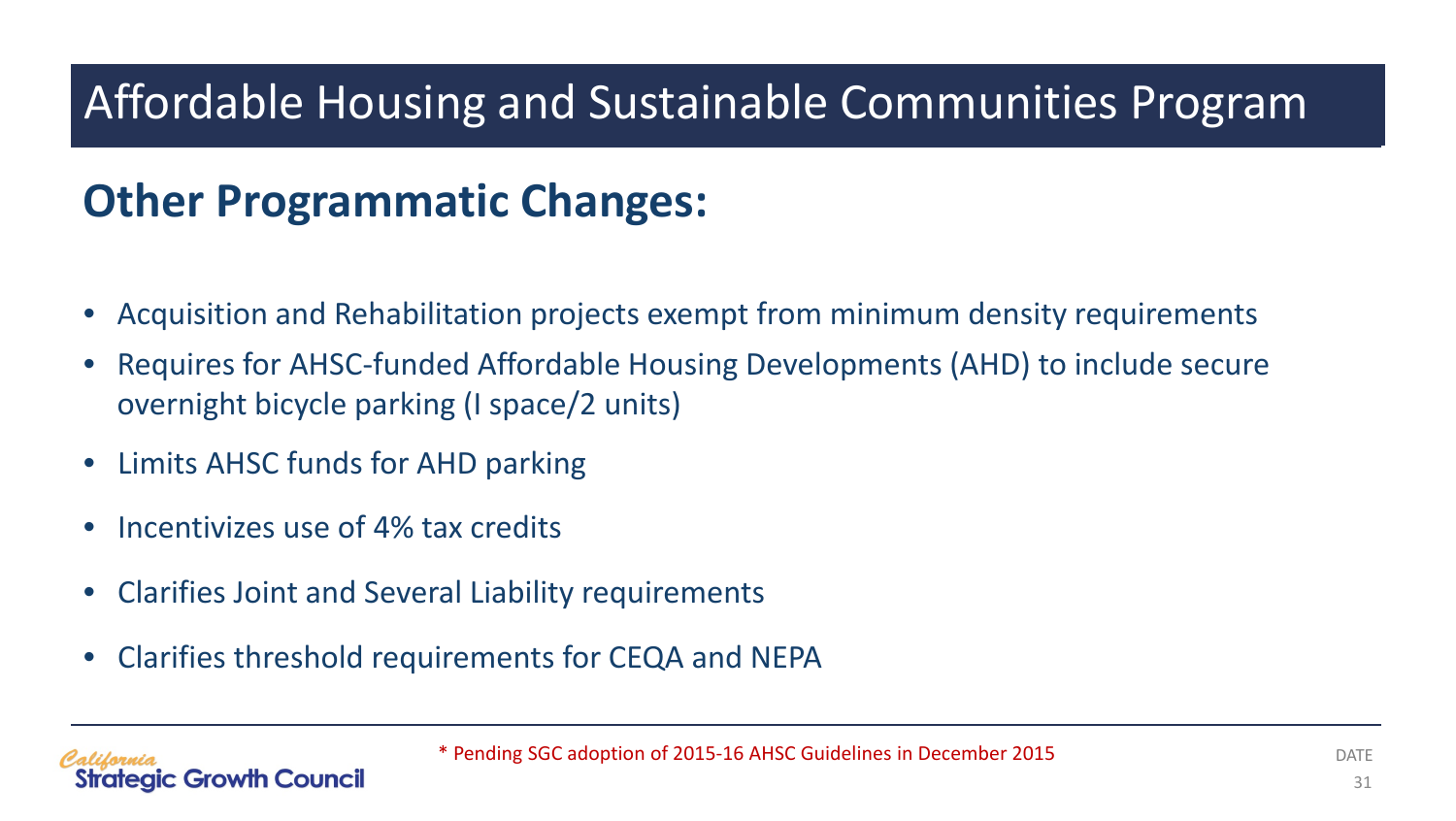### **Estimated Timelines for 2015-16 Funds**

| <b>SGC Workshops: Lessons Learned (Sacramento &amp; LA)</b> | <b>JULY 2015</b>                   |
|-------------------------------------------------------------|------------------------------------|
| <b>Stakeholder Meetings on 2015-2015 Draft Guidelines</b>   | <b>Late October 2015</b>           |
| <b>Comments due on Draft Guidelines</b>                     | <b>October 30, 2015</b>            |
| <b>Revision of Guidelines</b>                               | <b>Late Fall/Early Winter 2015</b> |
| <b>Final Guidelines presented to Council for Approval</b>   | <b>December 2015</b>               |
| <b>Release of 2015-2016 Notice of Funding Availability</b>  | January 2016                       |
| <b>Concept Applications Due</b>                             | <b>March 2016</b>                  |
| <b>Full Applications Due</b>                                | <b>June 2016</b>                   |
| <b>Awards Announced</b>                                     | August 2016                        |

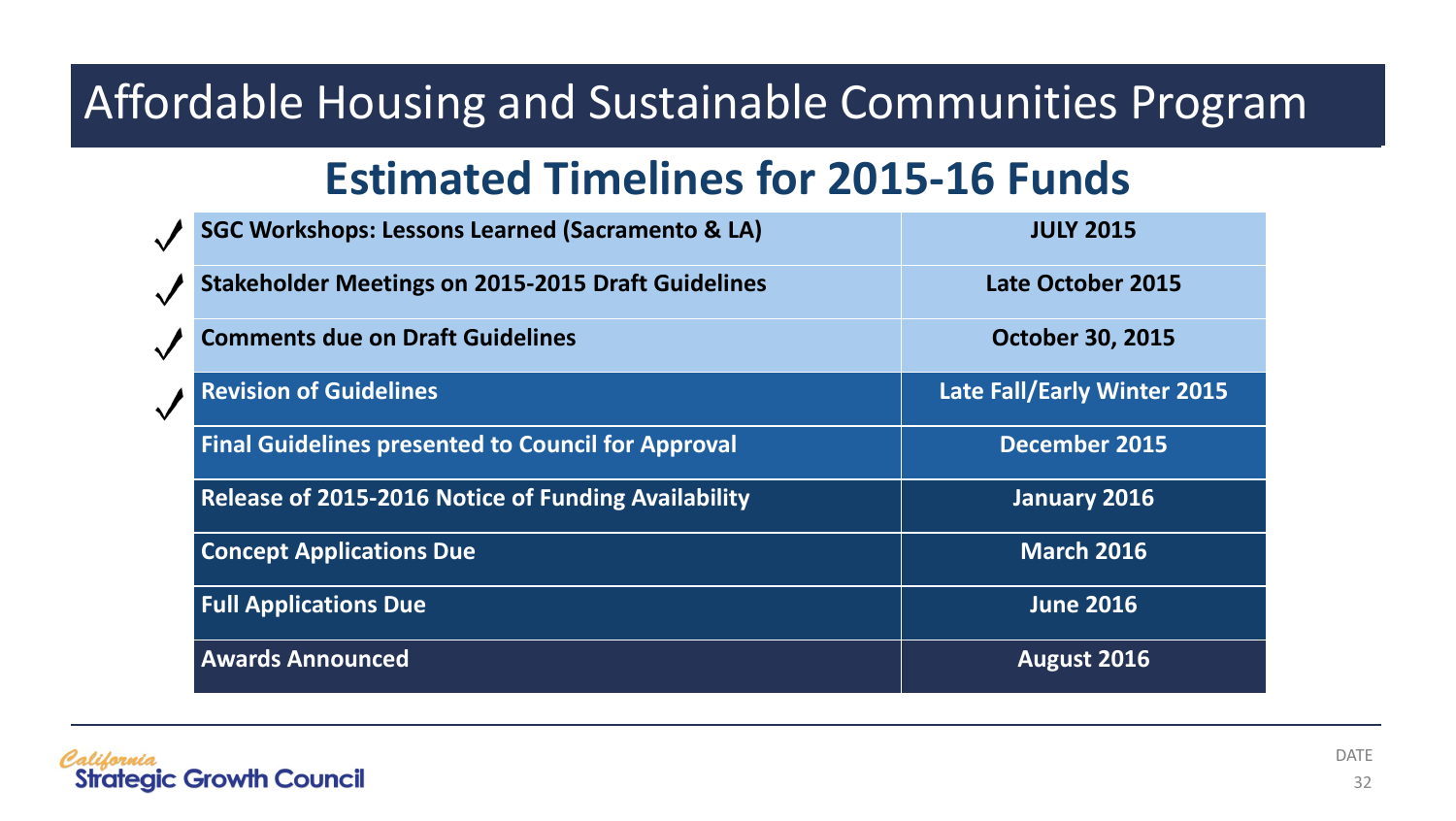# **Revised Program Guidelines and Year 2 Timeline**

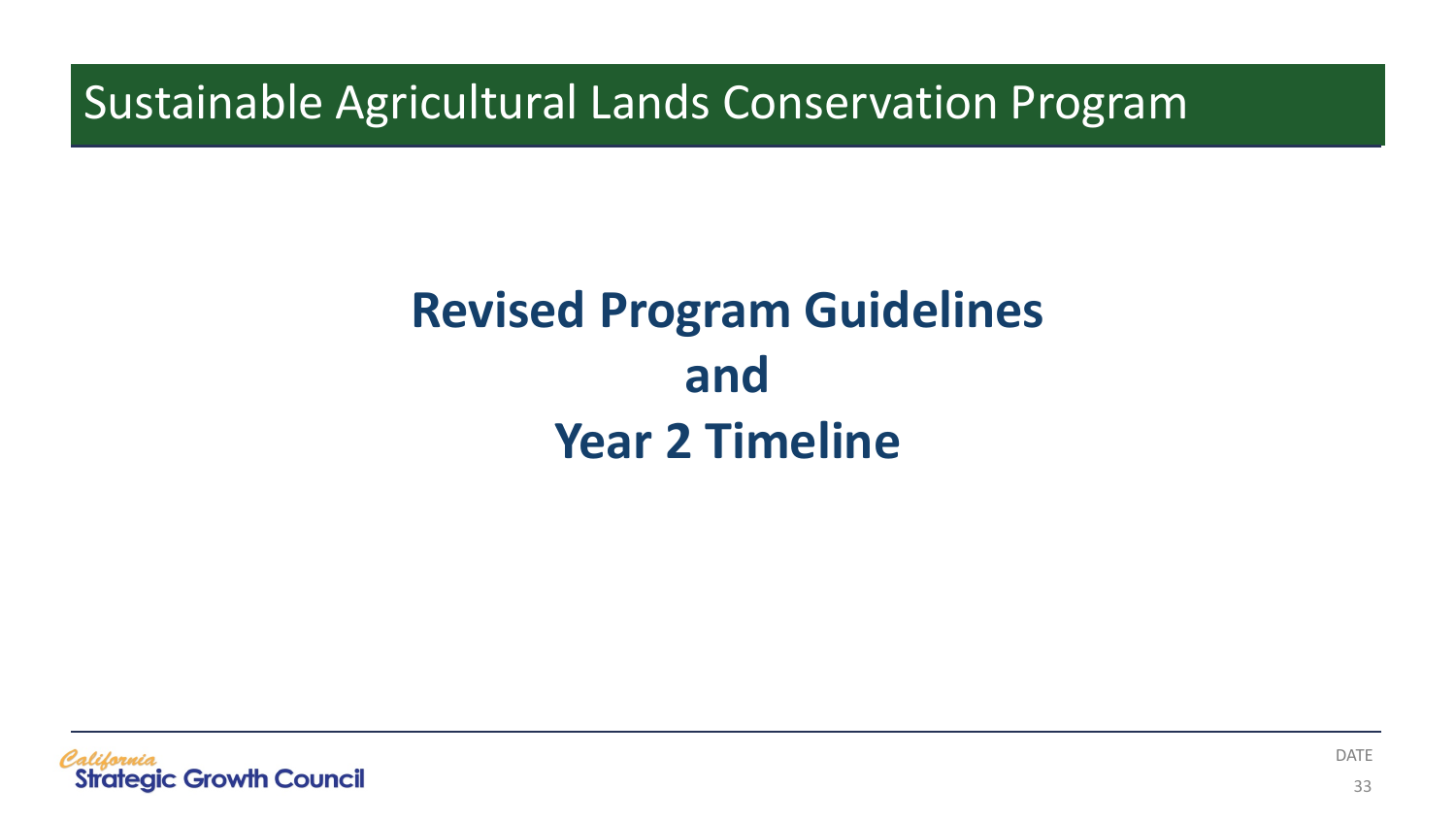### **SALC Objectives**

- To fund projects that protect agricultural lands under threat of conversion to non-agricultural uses.
- Types of Projects funded:
	- ⁻ Grants to cities and counties to develop local and regional land use policies and strategies that protect critical agricultural land; and
	- ⁻ Funding for agricultural conservation easements to protect lands in perpetuity for agricultural use.

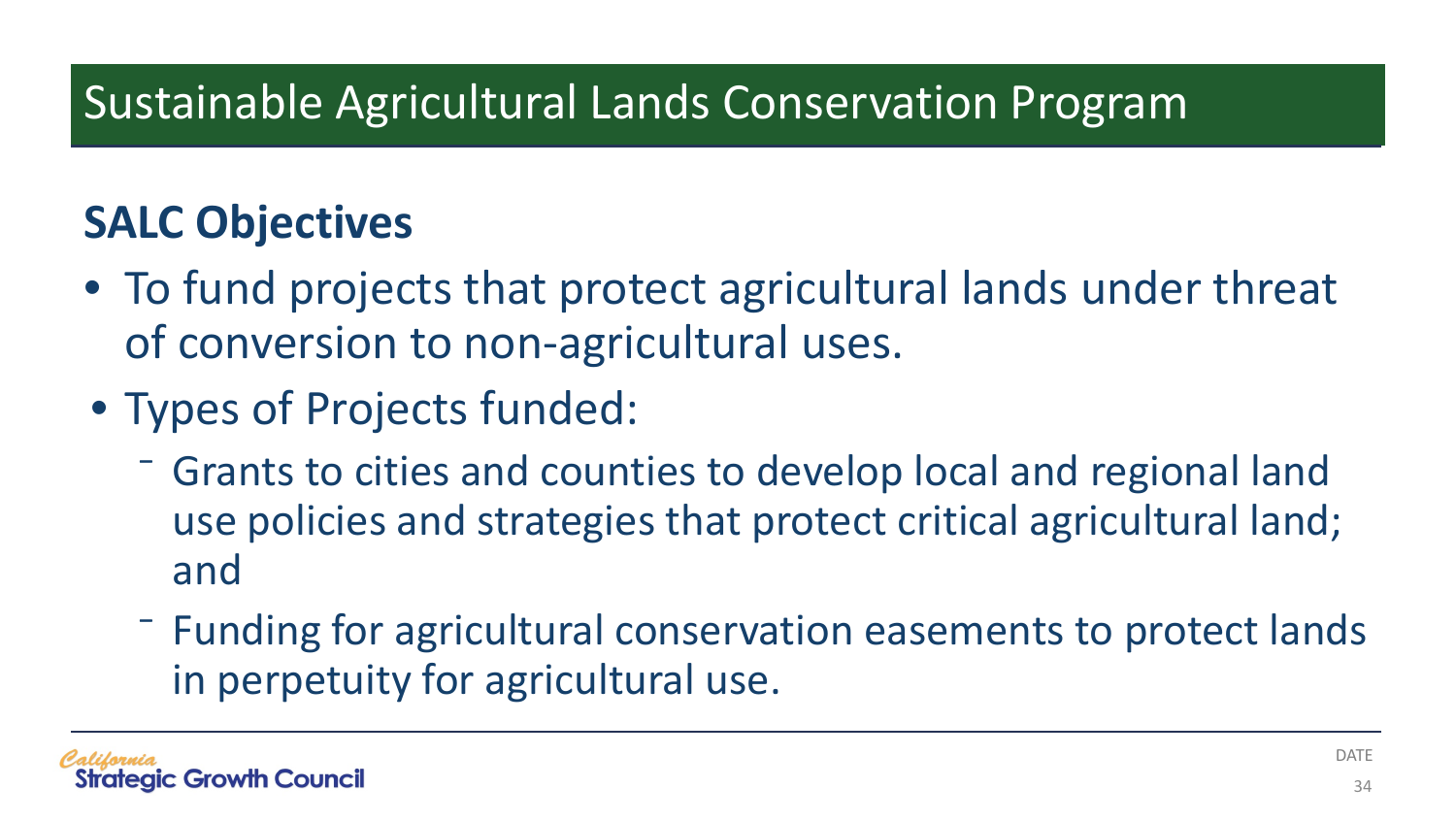- Allocated \$5 million in 2014-2015, awarded 12 projects
- FY 2015-16 up to \$40 million available
	- \$2.5 million allocated for Strategy & Outcome grants
	- \$37.5 million allocated for Agricultural Conservation Easements

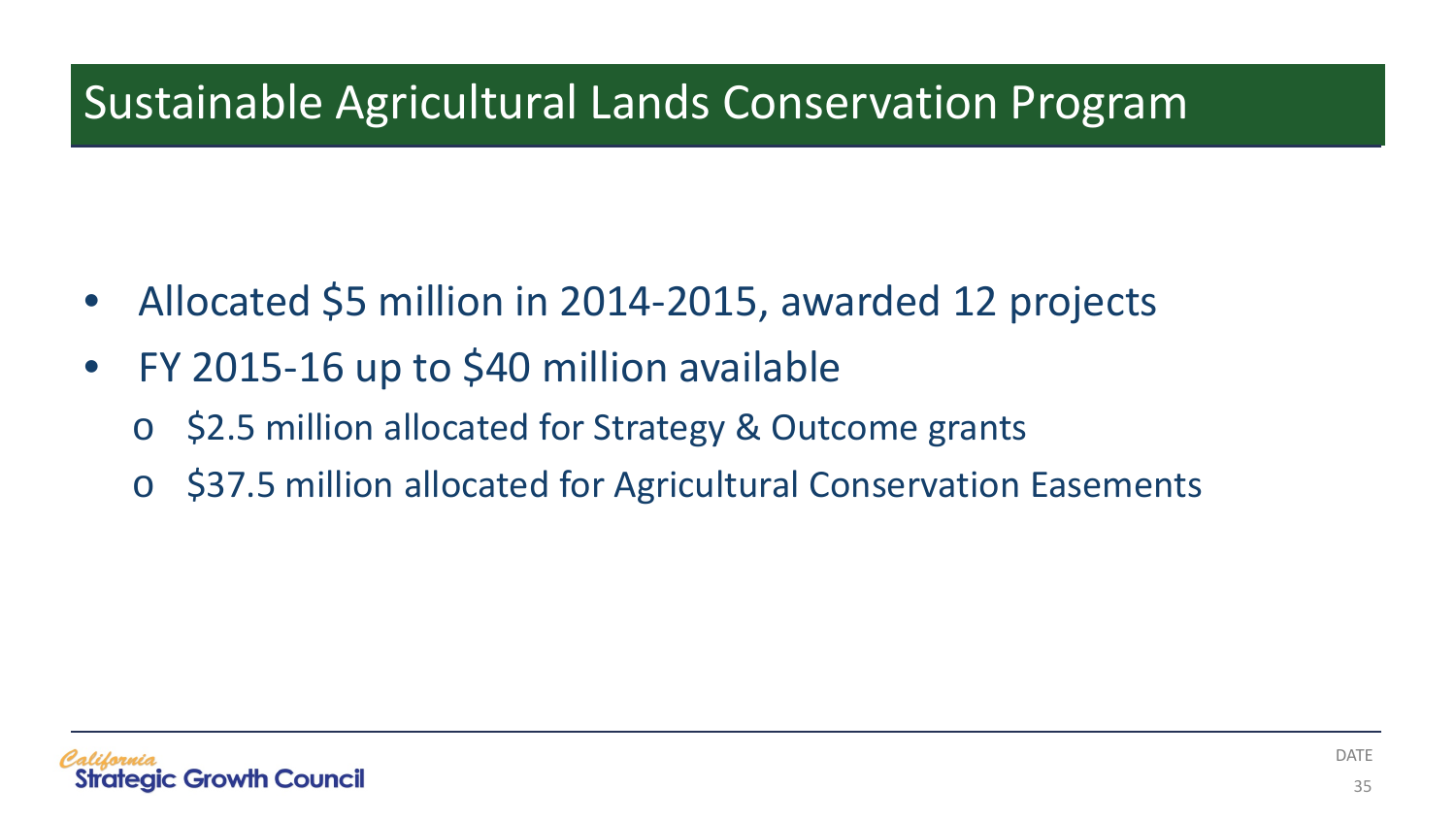- Strategy and Outcome Types:
	- ⁻ Type 1: Establishment of an Agricultural Land Mitigation Program
	- ⁻ Type 2: Establishment of an Agricultural Easement Purchasing Program
	- ⁻ Type 3: Adoption of an Urban Limit Line or Urban Growth Boundary
	- ⁻ Type 4: Increased Zoning Minimum for Designated Strategic Agricultural Areas
	- ⁻ Type 5: Adoption of an Agricultural Greenbelt and Implementation Agreement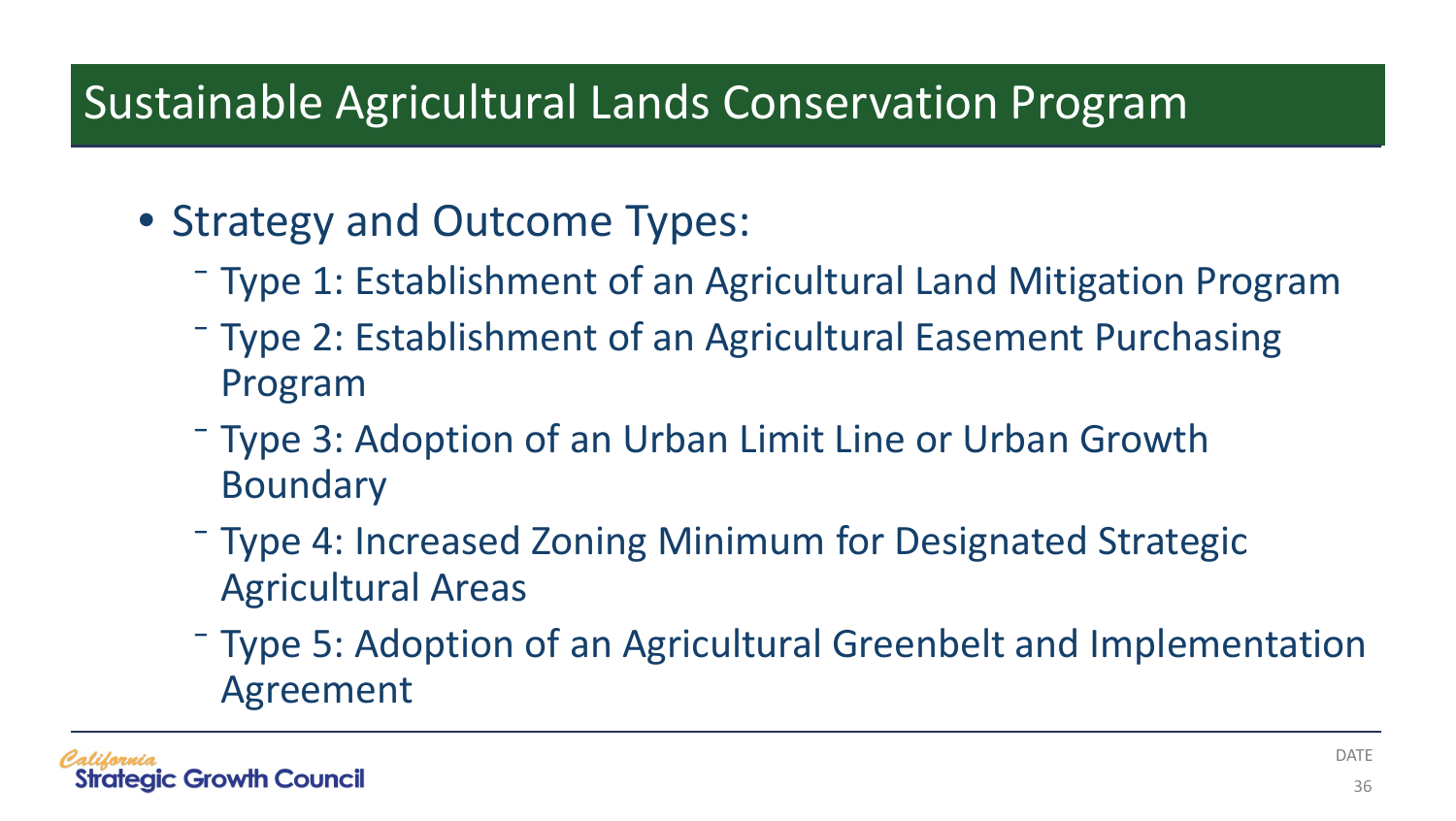### • Match Contribution:

- ⁻ The proposed SALC Program contribution may be up to 90 percent of the fair market value of an Agricultural Land Conservation Easement ACE located within a disadvantaged community
- ⁻ It may be up to 75 percent of the fair market value of an ACE not located within a disadvantaged community.

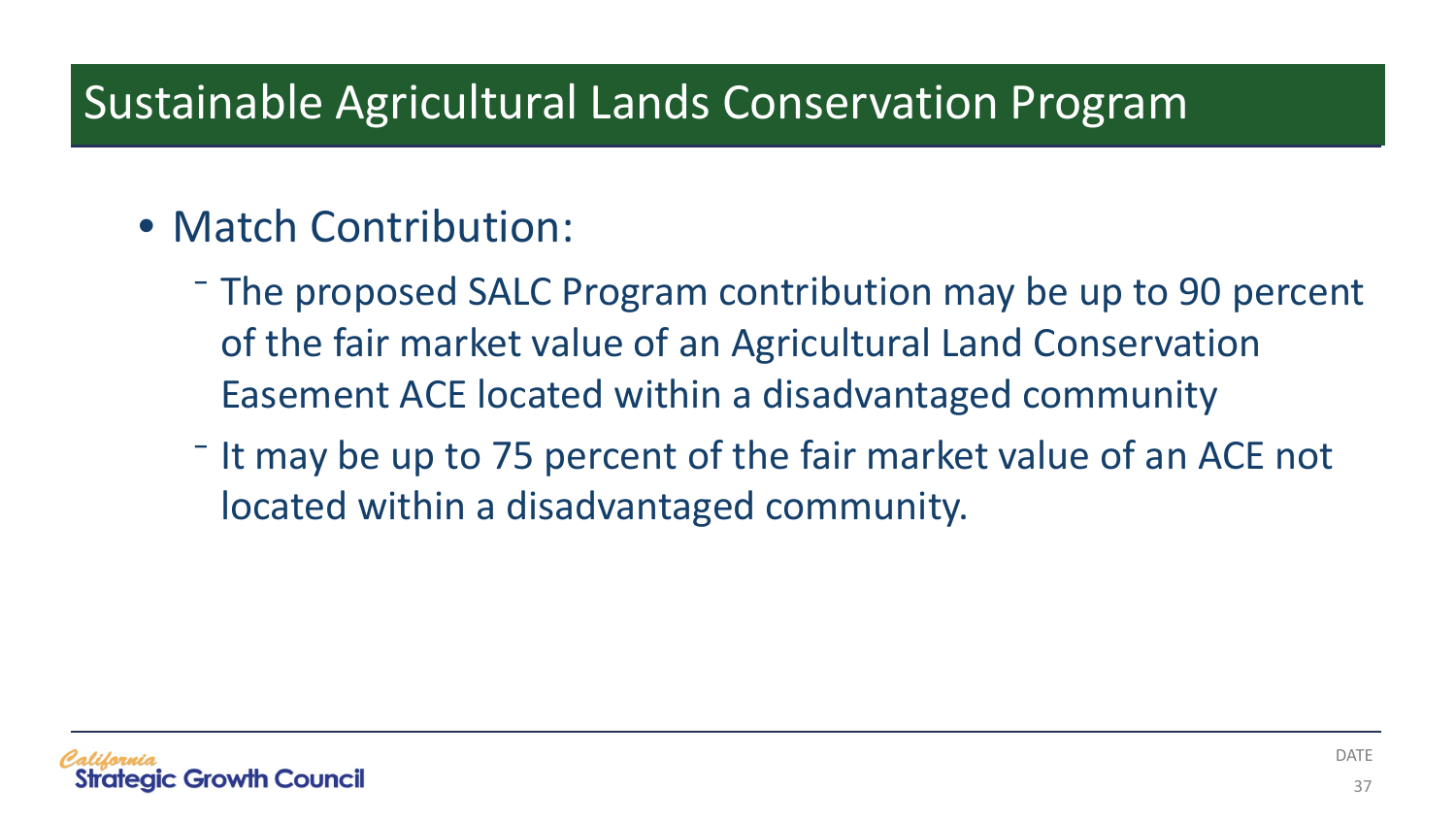### **Estimated Timelines for 2015-16 Funds**

| Solicitation for Projects Released, following approval of SALC Final Guidelines by SGC<br>Council           | December 2015             |
|-------------------------------------------------------------------------------------------------------------|---------------------------|
| Pre-Proposal Summaries Due for Strategy & Outcome grants, and Agricultural Conservation<br>Easement grants. | February 25, 2016         |
| Note this is a courtesy review, and not required in order to submit a full application.                     |                           |
| Complete Applications Due for SALC Agricultural Conservation Easement Grants                                | April 13, 2016            |
| Complete Applications Due for SALC Strategy and Outcome Grants                                              | April 13, 2016            |
| Technical Committees review applications and prepare proposed recommendations for<br>award                  | April – June/July<br>2016 |
| Recommend Projects for Award to SGC Council                                                                 | July/August 2016          |

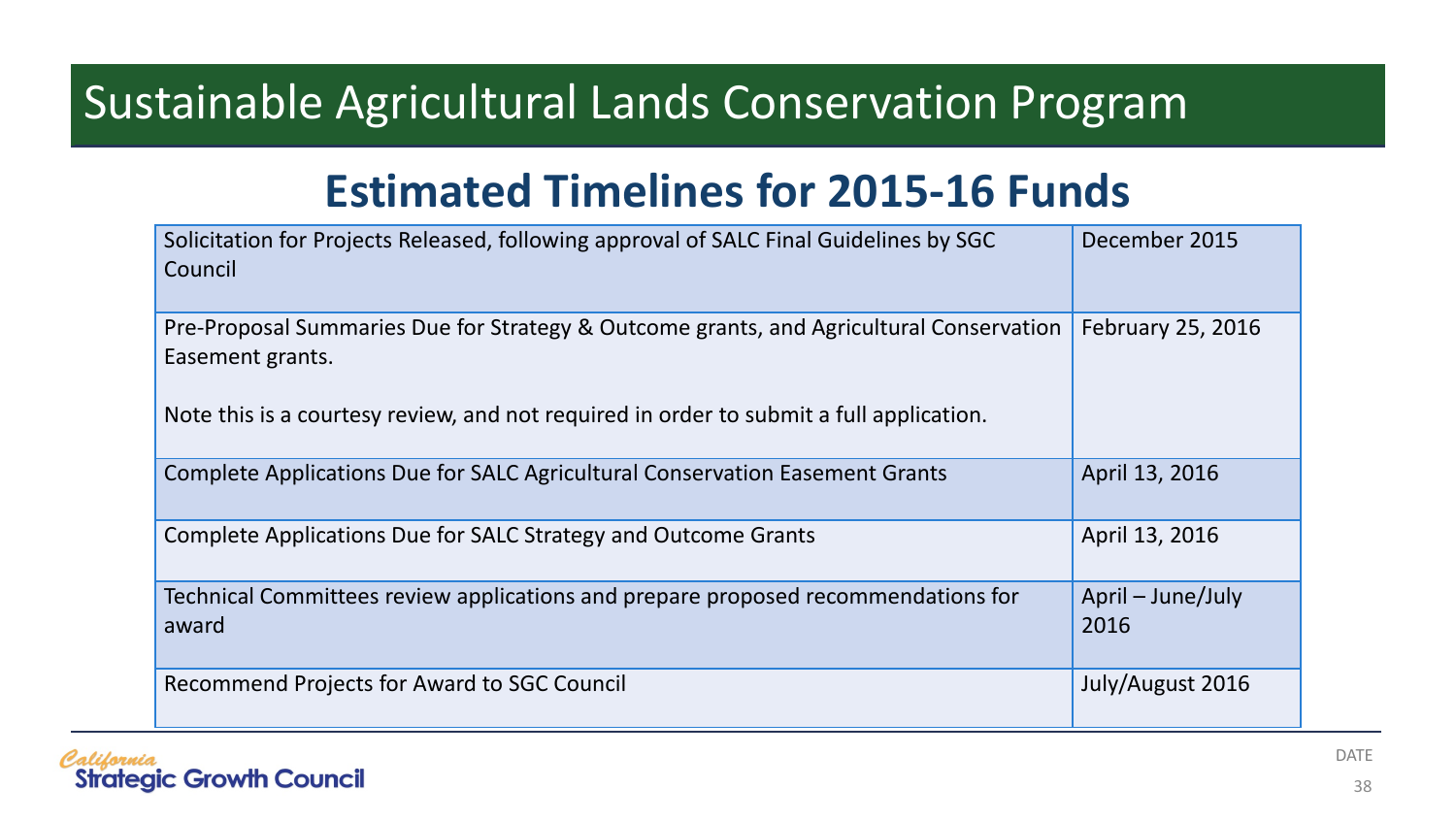



#### California Gold: Partnership for Cap and Trade Success December 8, 2015 | SCAG Main Office